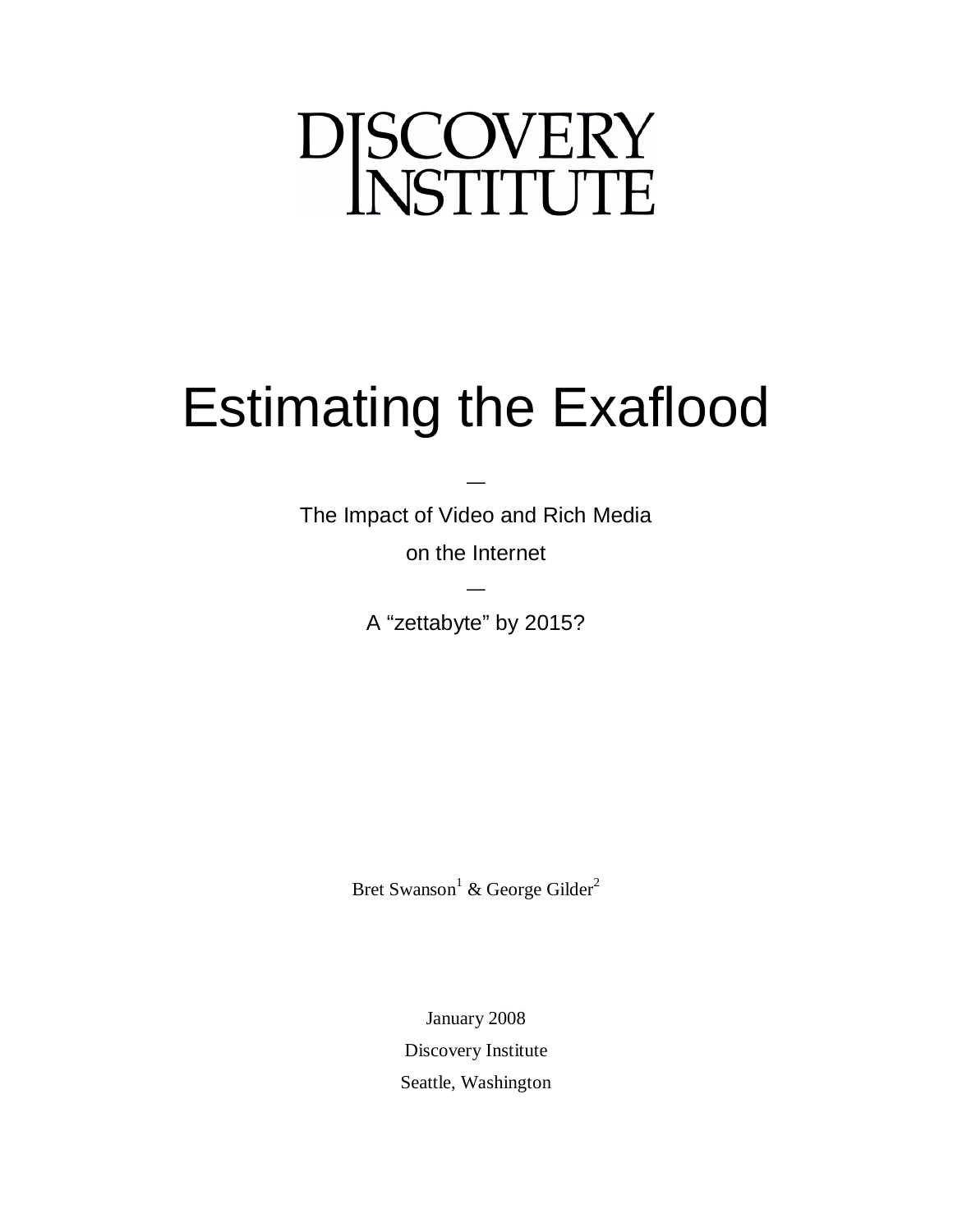# Estimating the Exaflood

# **EXECUTIVE SUMMARY**

An upsurge of technological change and a rising tide of new forms of data are working a deep transformation of the Internet's capabilities and uses. In this third phase of Net evolution, network architectures and commercial business plans reflect the dominance of rich video and media traffic.



From YouTube, IPTV, and high-definition images, to "cloud computing" and ubiquitous mobile cameras—to 3D games, virtual worlds, and photorealistic telepresence—the new wave is swelling into an *exaflood* of Internet and IP traffic. An exabyte is 10 to the 18<sup>th</sup>. We estimate that by 2015, U.S. IP traffic could reach an annual total of one zettabyte  $(10^{21}$  bytes), or one million million billion bytes.

We began using the term "exaflood" in 2001 to convey the vast gulf between the total traffic on the nation's local area networks, then 15 exabytes a month, and the thousandfold smaller flows across the Internet. We predicted then that the deployment of broadband networks would bring exafloods of data to the Net.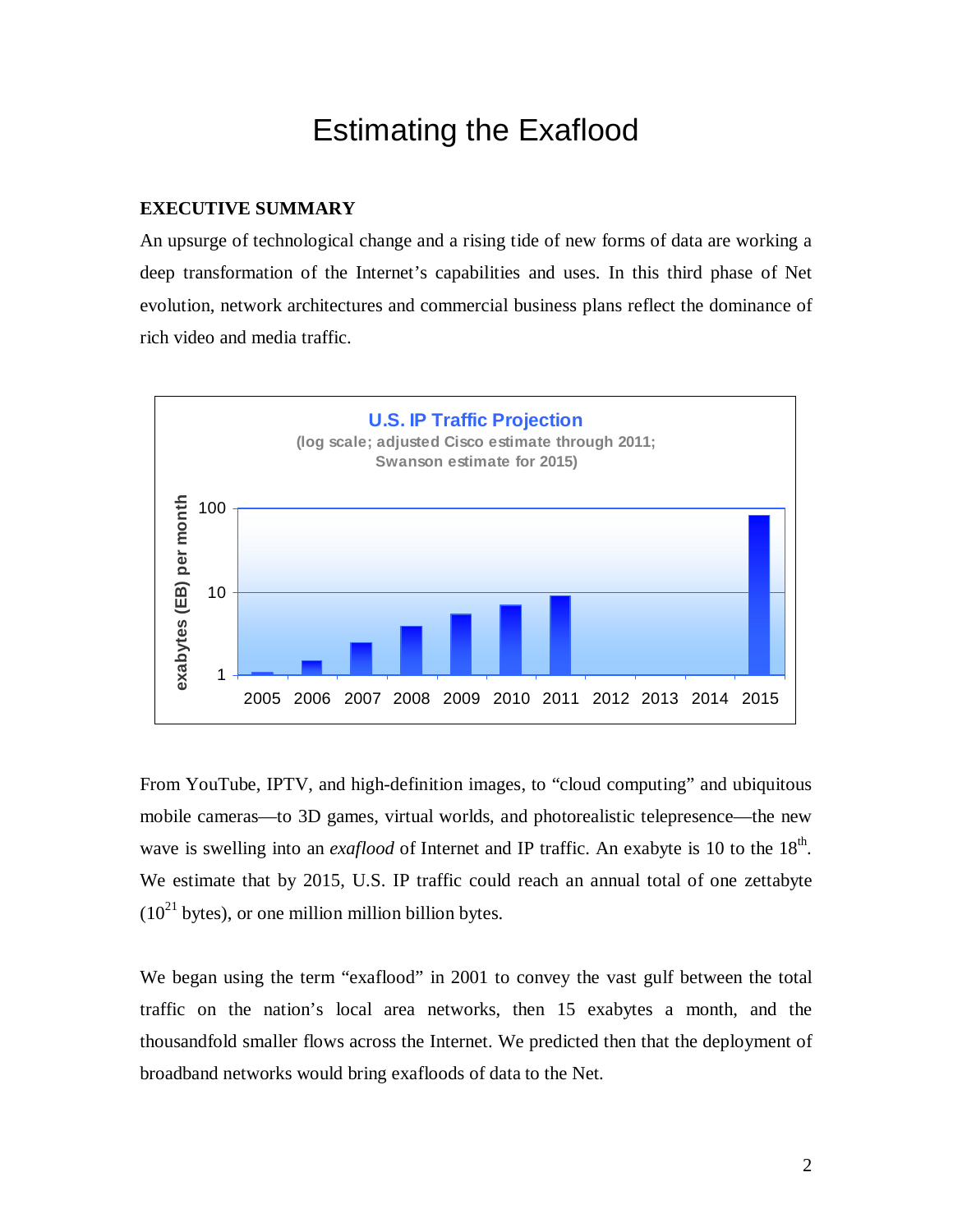Today it is happening. We estimate that in the U.S. by 2015:

- movie downloads and P2P file sharing could be 100 exabytes
- video calling and virtual windows could generate 400 exabytes
- "cloud" computing and remote backup could total 50 exabytes
- Internet video, gaming, and virtual worlds could produce 200 exabytes
- non-Internet "IPTV" could reach 100 exabytes, and possibly much more
- business IP traffic will generate some 100 exabytes
- other applications (phone, Web, e-mail, photos, music) could be 50 exabytes

The U.S. Internet of 2015 will be at least 50 times larger than it was in 2006. Internet growth at these levels will require a dramatic expansion of bandwidth, storage, and traffic management capabilities in core, edge, metro, and access networks. A recent Nemertes Research study estimates that these changes will entail a total new investment of some \$137 billion in the worldwide Internet infrastructure by 2010. In the U.S., currently lagging Asia, the total new network investments will exceed \$100 billion by 2012.

Technology remains the key engine of U.S. economic growth and its competitive edge. Policies that encourage investment and innovation in our digital and communications sectors should be among America's highest national priorities.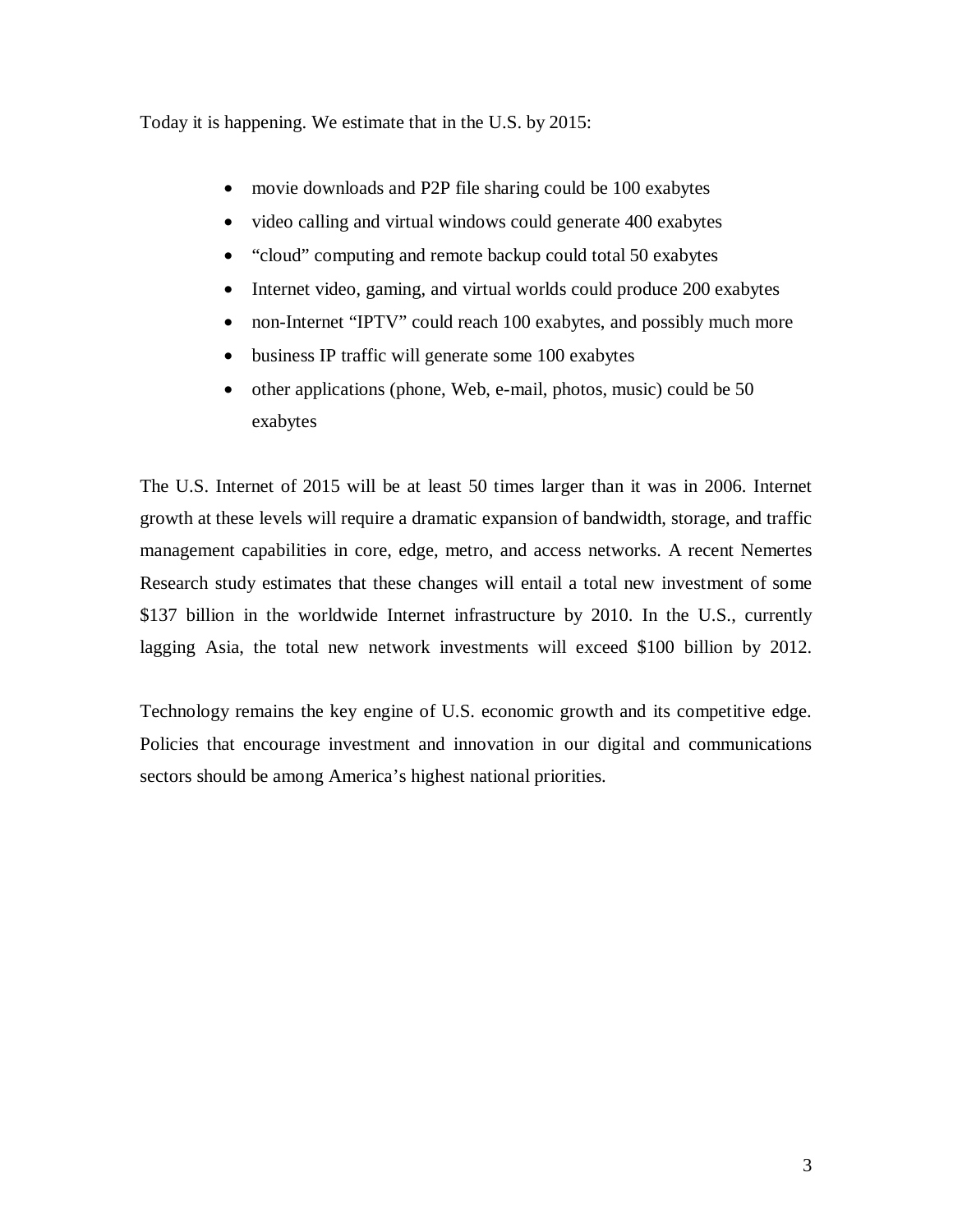# Estimating the Exaflood

# **The Internet's Three Phases**

New technologies are driving a deep transformation of the Internet's capabilities and uses. We are entering a new phase. The first phase of the Internet, starting with Arpanet in 1969, was a small research project that linked together a few, and then a few thousand, scientists. They exchanged rudimentary messages and data. In the mid-1990s the second broad phase delivered the Internet to the masses with e-mail, graphical browsers, and the World Wide Web.

Today, the third phase is underway. Video over the Net portends innumerable consumer and commercial possibilities. This new medium will change every realm of communication and content. The broadcast petabyte flows of radio and television will branch out into narrowcast, multicast, mobilecast, and everycast streams. With real-time transactions and collaborations, rich images, video, and interactive virtual worlds, the Net's current content of static text and pictures will swell to form exabyte rivers. We call this third phase of rich broadband content the Exaflood.<sup>3</sup>

At the time we began using this word in the *Gilder Technology Report* in 2001, we had only a vague notion of what it signifies. Ethernet inventor Robert Metcalfe had estimated that some 15 exabytes of data might be circulating in the nation's local area networks (LANs), waiting to be liberated. But what was an "exabyte"? It is 10 to the  $18<sup>th</sup>$  bytes, an immensity best measured in LOCs. At 20 terabytes or 20 million megabytes, the LOC has found favor as a unit of measurement designating roughly the contents of the Library of Congress translated into digital form. Since a megabyte can hold the information in a book of some 400 pages, a LOC comprises about 20 million big books. An exabyte is 50 thousand LOCs, which comes to a trillion big books. The perhaps 15 exabytes unleashed onto the Net by broadband connections to homes and offices would add up to more than 15 trillion big books. Imagine a tower of tomes 200 million miles high, reaching twice as far as the sun.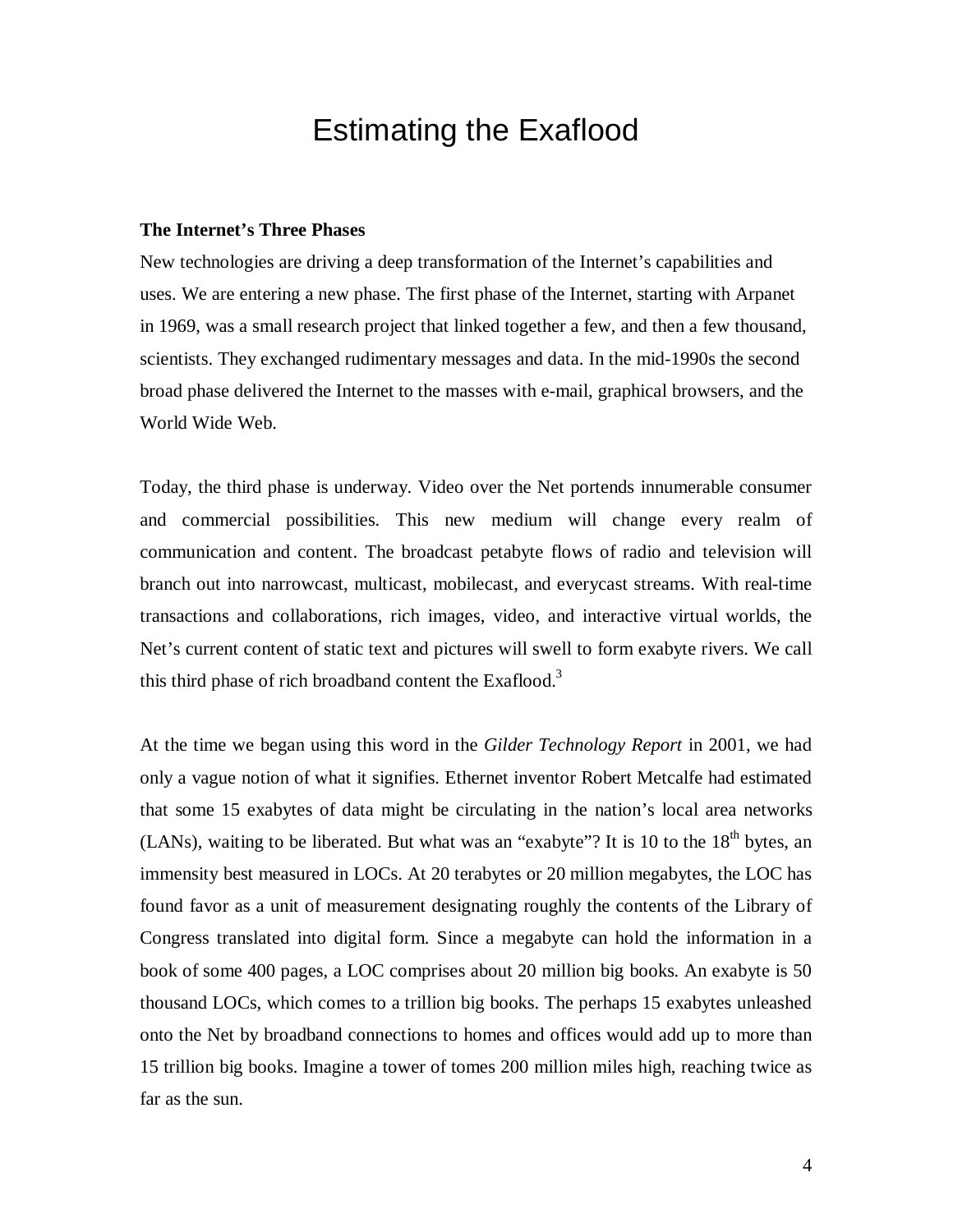This Exaflood is coming. However, it will only be possible with a vast new infrastructure to match the vastness of the coming digital deluge. Building this new infrastructure will be very expensive, likely requiring some \$137 billion in global new investment over the next two years alone and at least \$50 billion in the U.S. Technology remains the key engine of U.S. economic growth and its competitive edge. Consummating a true broadband Internet will depend on smart communications law and an investment friendly economy.

The second phase of the Net was chiefly enabled by two broad technical advances: (1) new computer modems at the edge of the network and dramatic advances in fiber-optic communications in the core of the network, both of which supplied unprecedented *physical* connectivity; and (2) new *logical* concepts like the HTTP-based World Wide Web and software applications like the browser, which made the Net accessible to the masses.

Today, the third phase is likewise being driven by a combination of advances in physical connectivity and software innovation. Today's residential cable modems now average

more than 5 megabits per second, or 100 times faster than the 56 kilobit modems that mostly reigned at the outset of phase two. Many cable MSOs now offer 10- or even 15-megabit services. Meanwhile, the nation's telecom companies are building a new generation of fiber-optic networks to neighborhoods and homes that will reach tens of millions of consumers in the next few years. These networks will offer an *additional* factor of 20 capacity increase initially and are massively scalable for the future. On the software side, user-friendly self-publishing applications have given

| Prefixes          |
|-------------------|
|                   |
| Kilo – $10^3$     |
| $Mega-10^6$       |
| Giga – $10^9$     |
| Tera $-10^{12}$   |
| Peta $-10^{15}$   |
| $Exa - 10^{18}$   |
| Zetta – $10^{21}$ |

rise to millions of blogs and myriad social networking communities. Media players and Flash applications enable the easy creation and dissemination of rich visual content.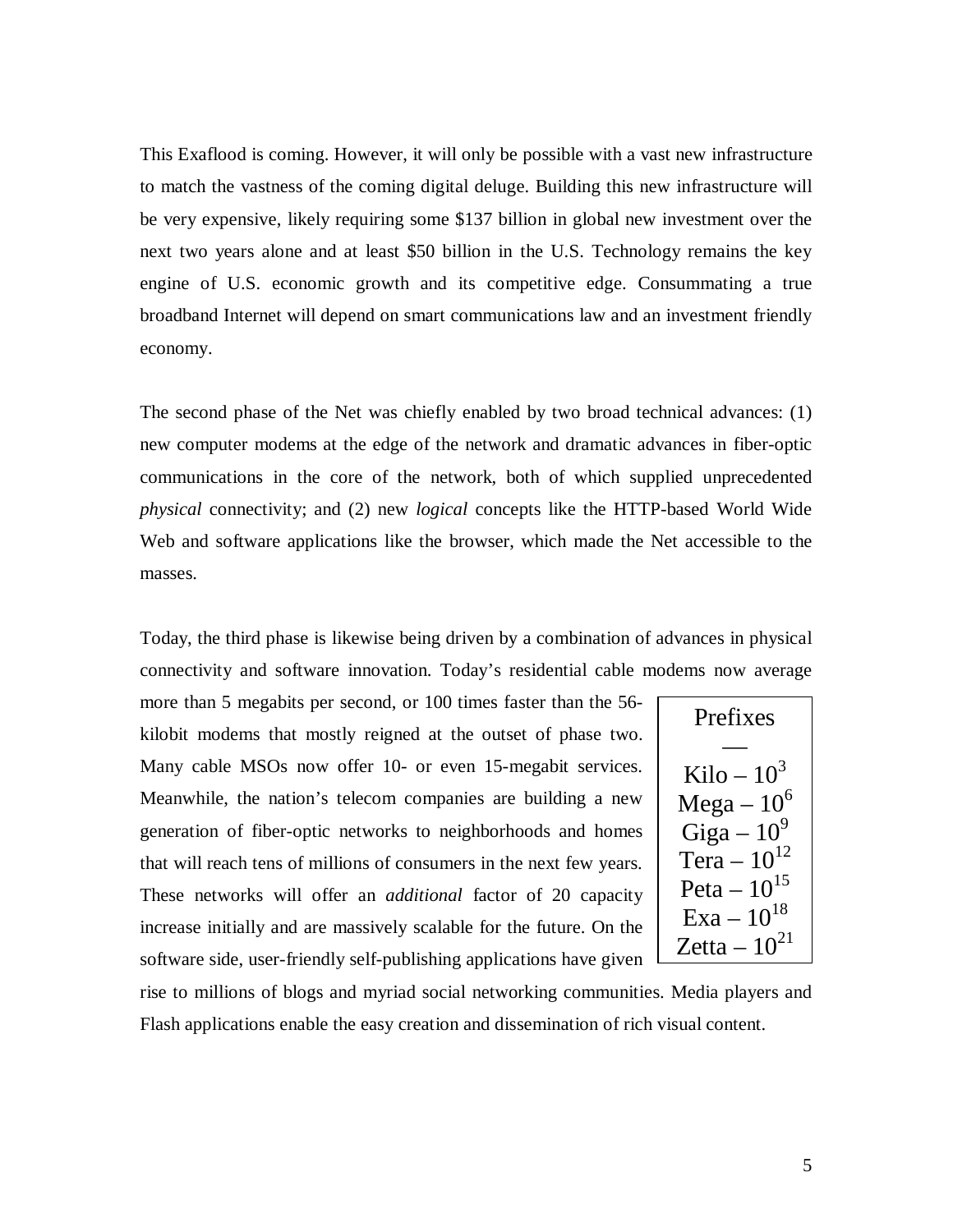Three additional digital technologies are feeding the Exaflood—digital cameras, digital storage, and graphics processors (GPUs).

**Digital cameras** are now everywhere, but we forget that they only hit the mass market around the year 2000. Today, professional photographers have gone digital, and 500 million people take photos—and videos—with their phones. Once the domain of Hollywood studios and other elite professionals, the ability to create rich content and distribute it across the globe now devolves to every individual with a camera, computer, and communications link.

This dramatic increase in digital content creation requires a corresponding increase in **digital storage**. In 1991, \$500 bought 100 megabytes worth of hard drive storage. Today, some \$300 buys a terabyte drive. In a decade and a half, digital storage technology has thus advanced by a factor of more than 10,000. The pace of digital storage innovation is expected to continue or even slightly accelerate over the next decade.

**Graphics processors** from the likes of Nvidia and ATI (now part of AMD) are growing in power faster than traditional microprocessors, which were designed for the *serial* needs of the static computer. GPUs are inherently *parallel* and thus well suited to the video feeds and fiber speeds of the network. The new GPUs are taking 3D video and computer generated imaging (CGI) beyond the Hollywood studio and delivering it to the masses, first through game machines and soon through the Web and mobile devices. AMD's recent purchase of ATI and Intel's own internal graphics project called Larrabee show that the major microprocessor companies believe the *GPU* may soon rival the importance of the *CPU*.

Ubiquitous digital cameras, cheap digital storage, and powerful graphics processors are changing the *nature* of network traffic—moving from text and low-resolution graphics to visually rich, interactive, high-resolution images. The consultancy IDC estimates that in 2006 total worldwide digital information created was 161 exabytes. (This was the sum of new information generated, captured, or replicated but not necessarily stored or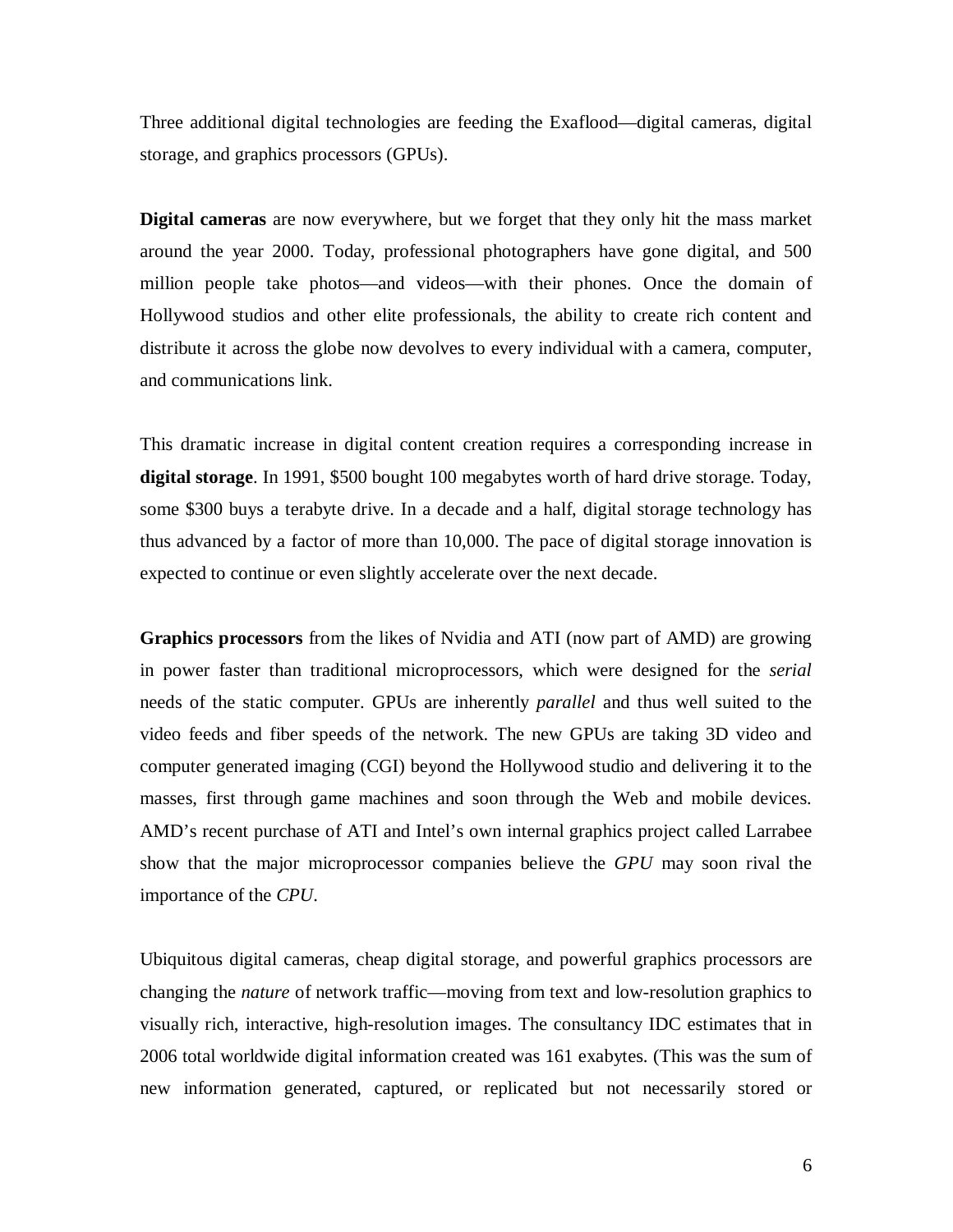transmitted.) IDC predicts new digital content generated *annually* by 2010 will reach 988 exabytes.<sup>4</sup> Fast networks and new user-friendly software will unleash these huge troves of data and thus greatly increase the *volume* of network traffic.

# **A brief history of Internet traffic**

In November 1993, John Markoff of *The New York Times* offered some early metrics on the nascent Net. "Call it a cautionary tale for the information age," wrote Markoff.

The nation's increasingly popular data highway is beginning to groan under the load of rush-hour traffic.

The problem, computer and telecommunications experts say, is that the computer network called the Internet, once a cozy community of a few thousand computer scientists, engineers and programmers who quietly and freely shared their on-line data, has suddenly been besieged by millions of newcomers. Anyone with a personal computer and a modem can easily and cheaply gain access to the Internet, a global web of thousands of computer networks.

The Internet has been widely hailed as a here-and-now precursor to the interactive 500-channel cable television systems of the future. But the information highway metaphor is proving all too literal, as traffic jams become increasingly  $common<sup>5</sup>$ 

Markoff noted that the Net had grown to some 15 million users and that "the National Center for Supercomputer Applications in Champaign, Ill., a new service that answers requests to an electronic library called the World Wide Web, has seen the number of daily queries explode from almost 100,000 requests in June to almost 400,000 in October." Markoff even commented on the Net's most popular search tool, the Google of its day: "This year, information retrieved using a popular searching program called Gopher increased more than 400 percent, to almost 200 billion bytes a month…." Two hundred billion bytes may have seemed a large number at the time, but 200 gigabytes (GB) is about the size of today's average PC hard drive.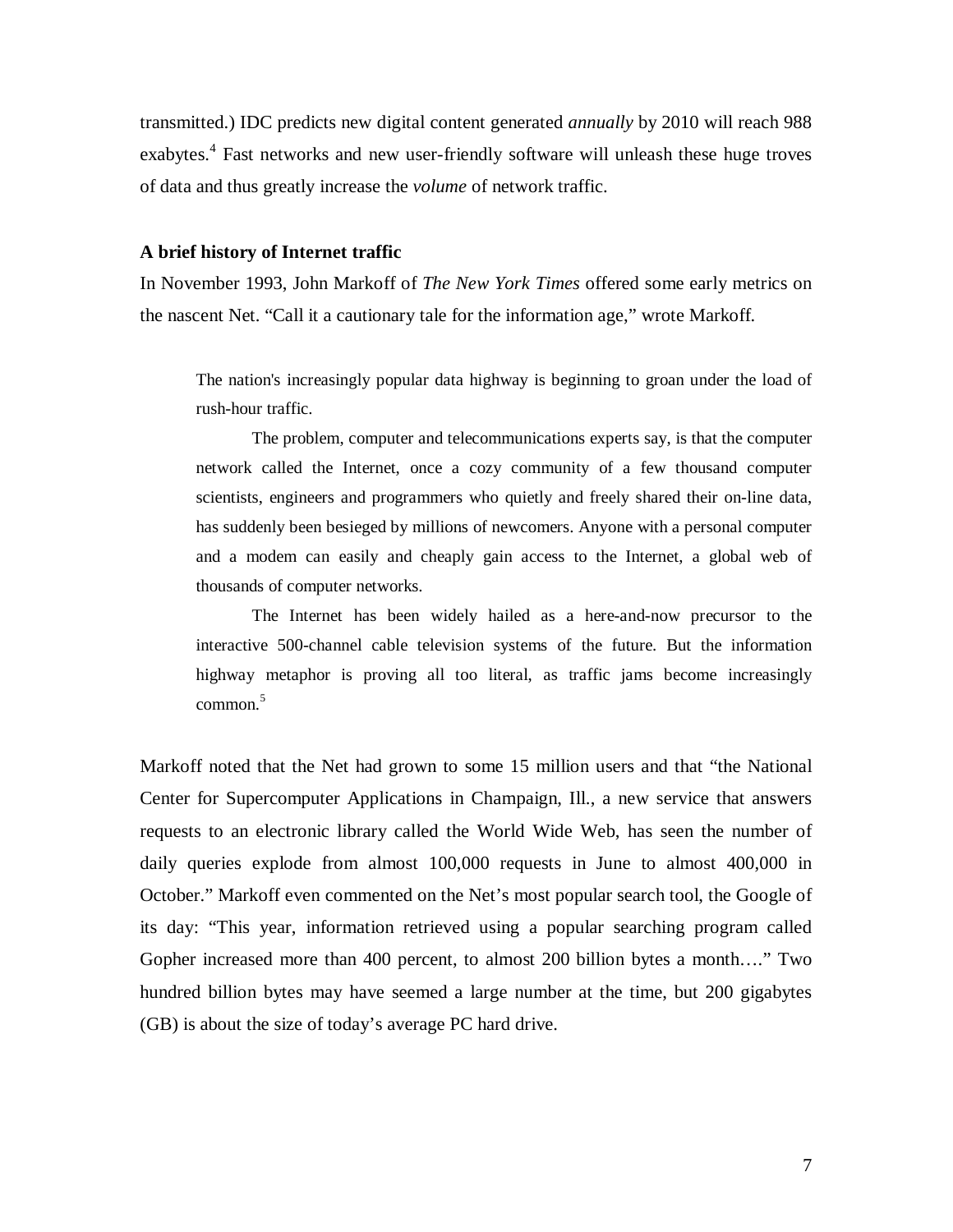With the advent of e-mail and the Web browser, which marked the transition from phase one to phase two, we saw an almost 100-fold rise in U.S. Internet traffic between 1994 and 1996. After this enormous spike, when Internet activity grew near 10-fold per year for two years, traffic growth reverted to a level of about 100%, or a doubling each year, for the next several years. In the early 2000s, it appears the rate of U.S. traffic growth slowed somewhat to around 50-70% per year.



Figure 1



Figure 2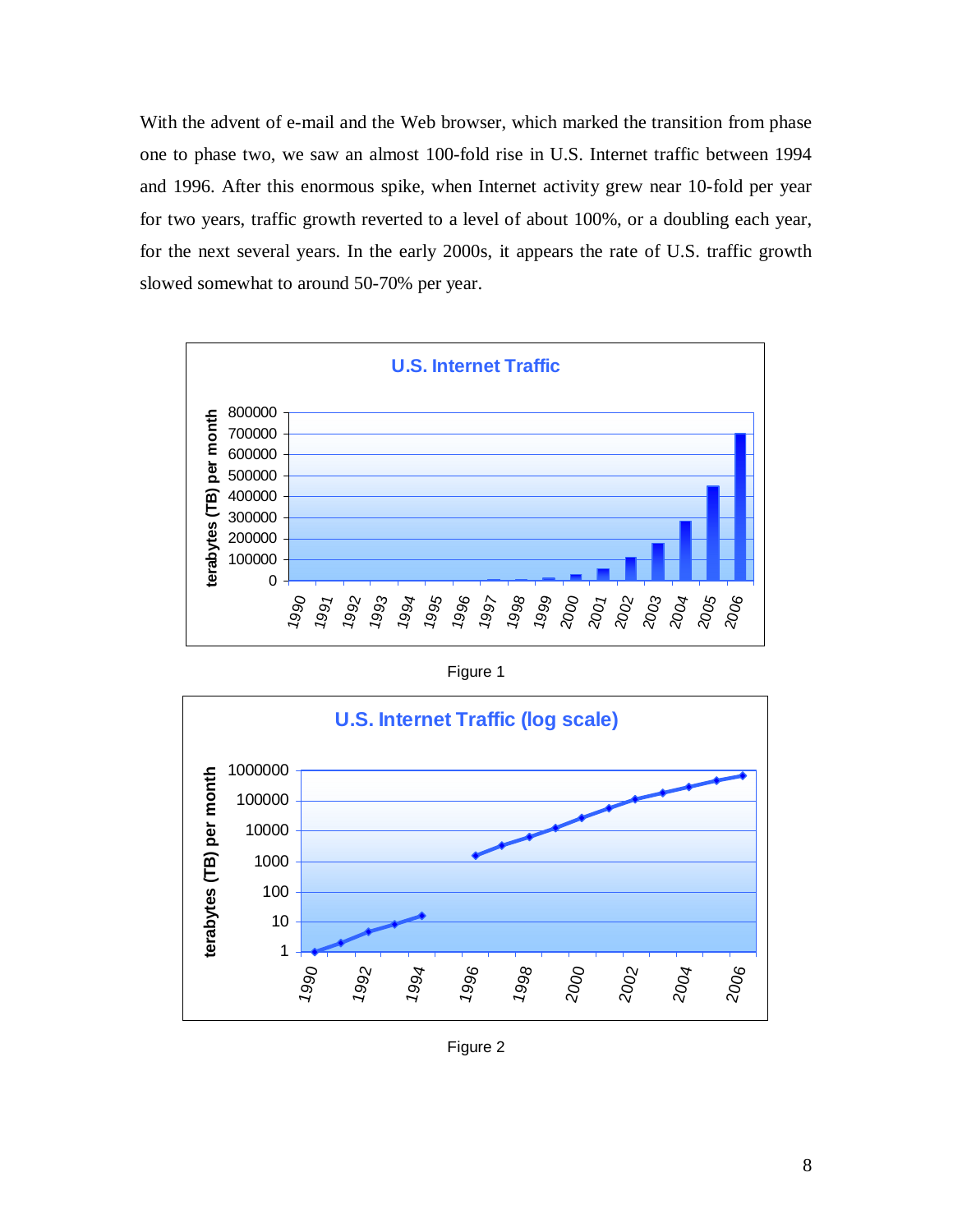Over a decade, these growth rates produce large changes. U.S. Internet traffic in 1996 was about 1.5 petabytes (PB) per month, or about 18 PB per year. By the end of 2006 Internet traffic was probably 700 PB per month, yielding a rough run rate of 8.4 exabytes per year. Thus starting *after* the large spike of the mid-90s, U.S. traffic still grew almost 500-fold in the next 10 years.

To meet the traffic challenge of the Internet's second phase, we invented a host of ingenious new technologies, from wave division multiplexing (WDM) and the erbium doped fiber amplifier (EDFA) in the optical domain to copper DSL and coaxial cable modem technologies in the RF access domain. Without these miraculous optical and RF innovations and many tens of billions of dollars of network investment, we could never have accommodated the Web-e-mail-browser surge.

# **The future of Internet traffic**

Professor Andrew Odlyzko of the University of Minnesota is among the world's leading experts on Internet traffic. Some have pointed to his scholarship—especially recent estimates of 50-60% per year U.S. traffic growth—in an effort to "debunk" the idea of video's large impact on the Net. Odlyzko's estimates of 50-60% U.S. traffic growth over the past few years appear to be correct.<sup>6</sup> But these growth rates  $(1)$  are still a remarkable phenomenon considering the ever larger base of traffic and (2) do not tell us what growth rates will be over the coming years, when the impact of the themes discussed in this paper come into full effect. Odlyzko acknowledges it is an open question. "There are huge potential sources of Internet traffic that already exist," Odlyzko writes, and "just a slight change in the velocity with which information circulates can have a large impact on Internet traffic."<sup>7</sup>

Cisco Systems made its own detailed projections in August of 2007. In "The Exabyte Era," Cisco concluded that "YouTube is just the beginning. Online video will experience three waves of growth."<sup>8</sup> The first wave is driven by YouTube and similar applications, which Cisco generalizes as Internet Video-to-PC. The second wave is Internet Video-to-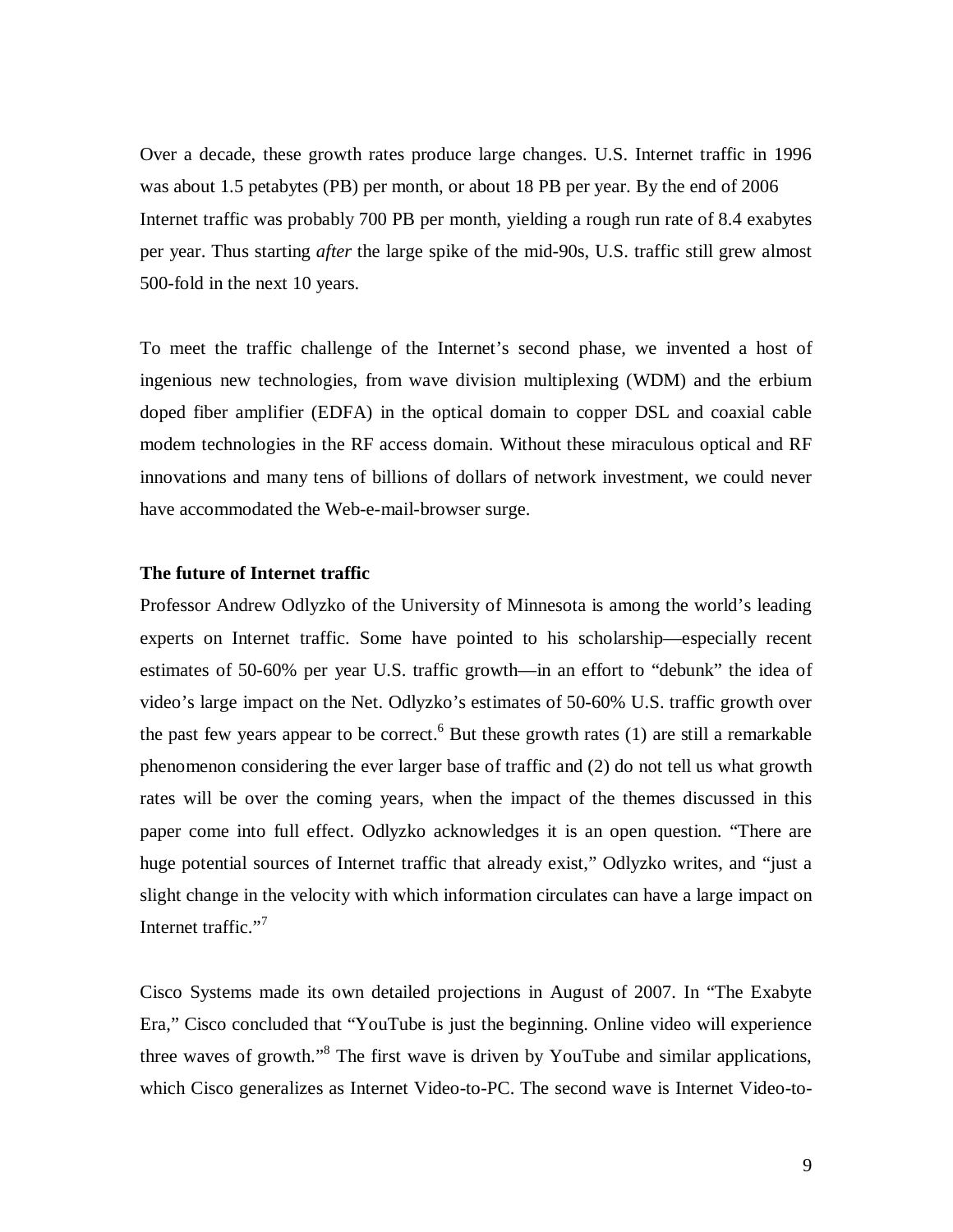TV. Cisco believes this category, which includes IPTV, will overtake the first wave in traffic volume by 2009. The third (and potentially largest) wave is Internet Video Communication, or video calling and conferencing. Cisco's detailed projections, which are broken down by global region and by application, appear if anything to be conservative. For example, Cisco believes that the third wave of Video Communication will not begin to achieve popularity until 2015. Nevertheless, Cisco's estimates yield annual U.S. traffic in 2011 of more than 100 exabytes.



| raure : |  |
|---------|--|
|         |  |

A new study by Nemertes Research approaches the Internet traffic question from a different angle.<sup>9</sup> Nemertes does not target particular consumer or business applications but employs estimates of network capacity and utilization rates to project data traffic flows. Nemertes believes that many new applications and innovations are beyond our ability to predict with any degree of precision. The one thing we know for sure, they say, is that we will find creative ways to use up a certain large portion of new bandwidth, just as we have learned to exploit or even "waste" abundant digital compute cycles and disk storage. Nemertes suggests that U.S. Internet traffic could reach some 50 exabytes per month by 2012, for an annual total of around 600 exabytes.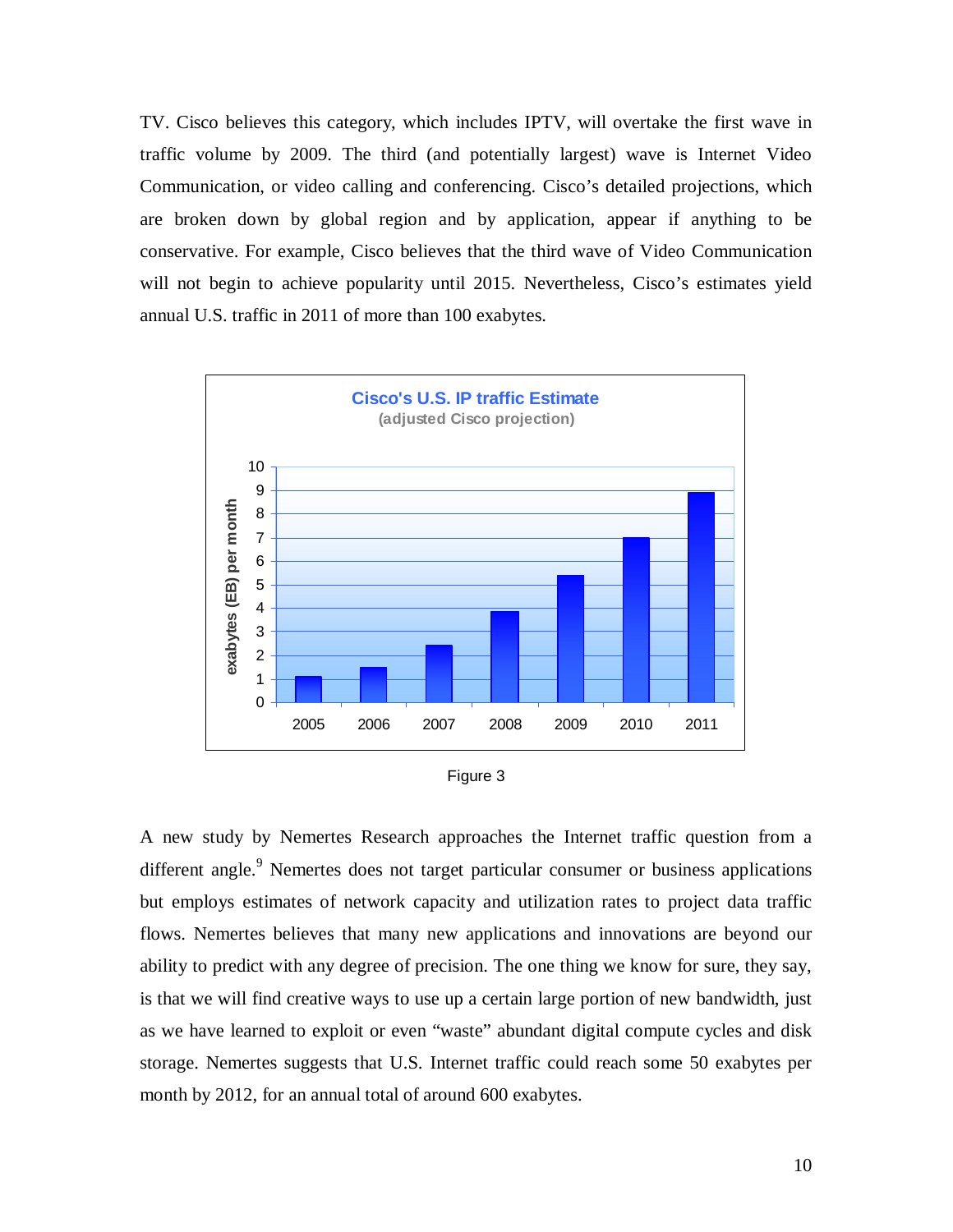Any long-range forecast in the dynamic world of technology exposes itself to charges of "speculation." Yet Nemertes' approach is conceptually appealing for the very reason that most observers, unable to grasp the power of exponential change, have consistently underestimated the mid- to long-range pace of advance in the world of computation and communication. Professor Odlyzko believes Nemertes' projections of traffic (or what it calls "demand") are very aggressive but not beyond plausibility. We agree.

It is impossible to predict exactly when new applications that drive traffic will penetrate the market, how fast new broadband links will be built, and how fast they will be adopted by consumers and businesses. But a long list of Exaflood applications are about to break through across the globe and drive a new round of dramatic Internet growth. Some, like the three-year old YouTube, have already exploded on the Internet scene, and we have begun to measure their impact. Other essential innovations, like fiber-speed electronic nodes, are just now being deployed. And new network, hardware, software, and application ideas will continue to come online for decades to come.

# **The Exaflood**

Here we list several major paradigms that comprise the Exaflood and describe the types of applications and phenomena that will drive new traffic growth. These trends are: Life After Television; the Global Sensorium; and LAN's End. After describing these trends, we then offer rough estimates of the new traffic that each might generate over the next eight to 10 years.

#### **Life After Television**

As first described in Gilder's 1990 book *Life After Television*, these applications all fit the broad paradigm of video moving out of the broadcast mode and into the narrowcast, multicast, and consumer-driven models of the Net. (Many of these video applications will be viewed on displays that look like "televisions," but in the Exaflood era displays will be multipurpose, networked devices that can accommodate a broad diversity of content types, sources, and distribution channels.)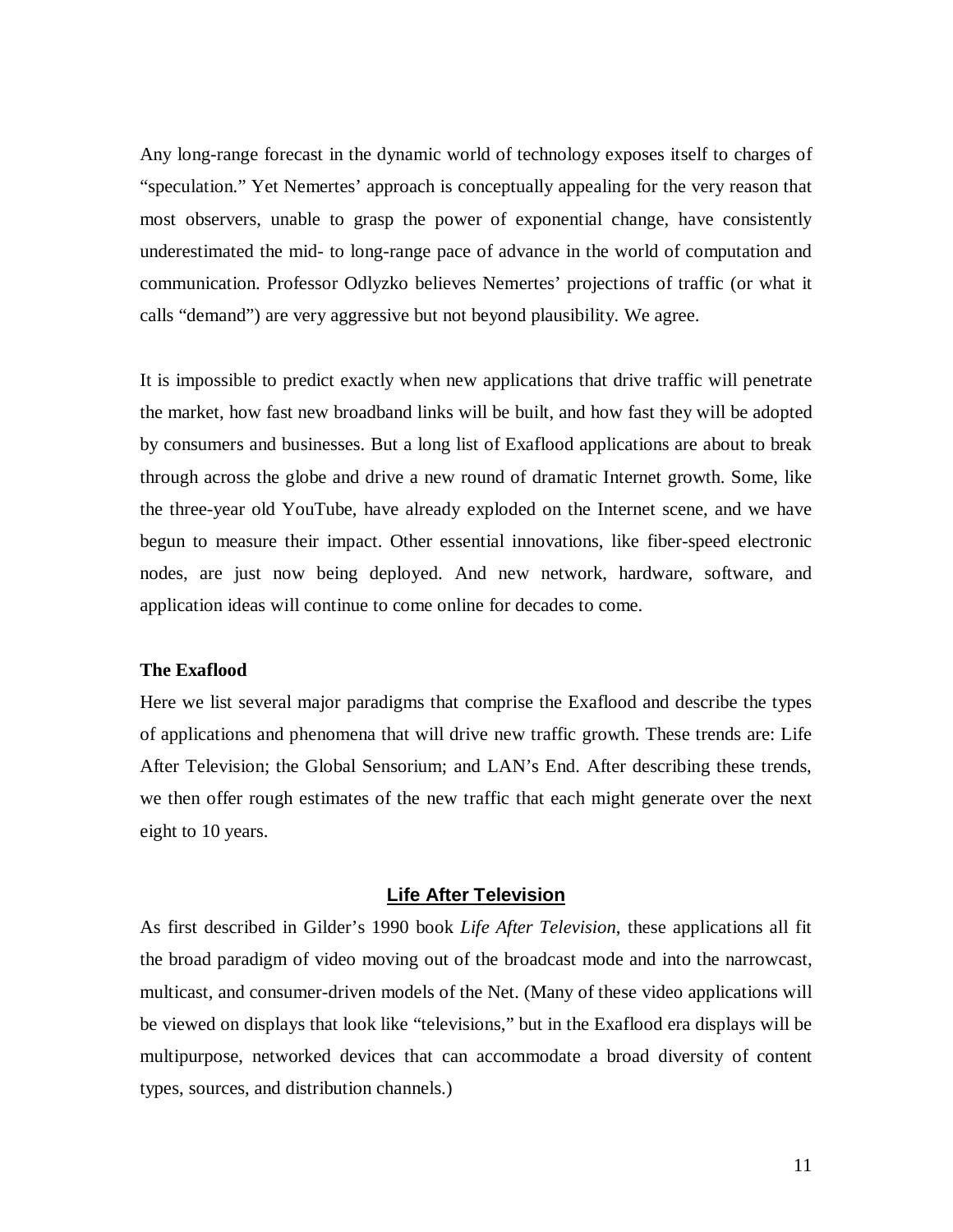# *YouTube*

By mid-2007, YouTube was streaming around 50 petabytes per month, or 600 petabytes (PB) per year. This was approximately ~7% of all U.S. Internet traffic. For another reference point, consider that all original broadcast and cable TV and radio content totals around 75 PB per year. YouTube streams that much data in 1.5 months. A Hi-Def YouTube would mean 12 exabytes per year, or almost as large as the entire U.S. Internet in 2007. YouTube and its many competitors are still in their infancy.

# *Video Conferencing*

Today we transmit close to 30 exabytes of telephone traffic globally each year. Gradually, a large portion of telephony will shift to video conversation: via high-end video conferencing in offices, mid-range video-calling from homes, and even on mobile phones. The Dick Tracy video watch is today a reality. By mid-2007, MSN Video Messenger was already generating 4 PB per month, or as much as the entire Internet in 1997. A move to video-phones would mean 300 exabytes—*at least—*or 30x the size of the existing U.S. Internet. Cisco's new HD Telepresence system requires a symmetrical 15 Mbps connection. A one-hour conference call would thus generate around 13.5 GB of data. Just 75 of these Telepresence calls would generate as much traffic as the entire Internet in 1990. In coming years, we can easily imagine high-definition always-on "Virtual Windows" that open permanent visual portals across the globe.

# *Amateur Video*

Amateurs capture some 10 exabytes of video each year. These videos will be stored on computers, shared with friends and family, and backed up in remote data storage facilities. Conversion of amateur video capture to HD would mean 100 exabytes per year, or 10 times today's annual U.S. Internet traffic.

# *Motion Pictures*

Amazon, Netflix, Blockbuster, and Apple are all in the movie download business, not to mention CinemaNow, MovieLink, and others. The cable TV operators are of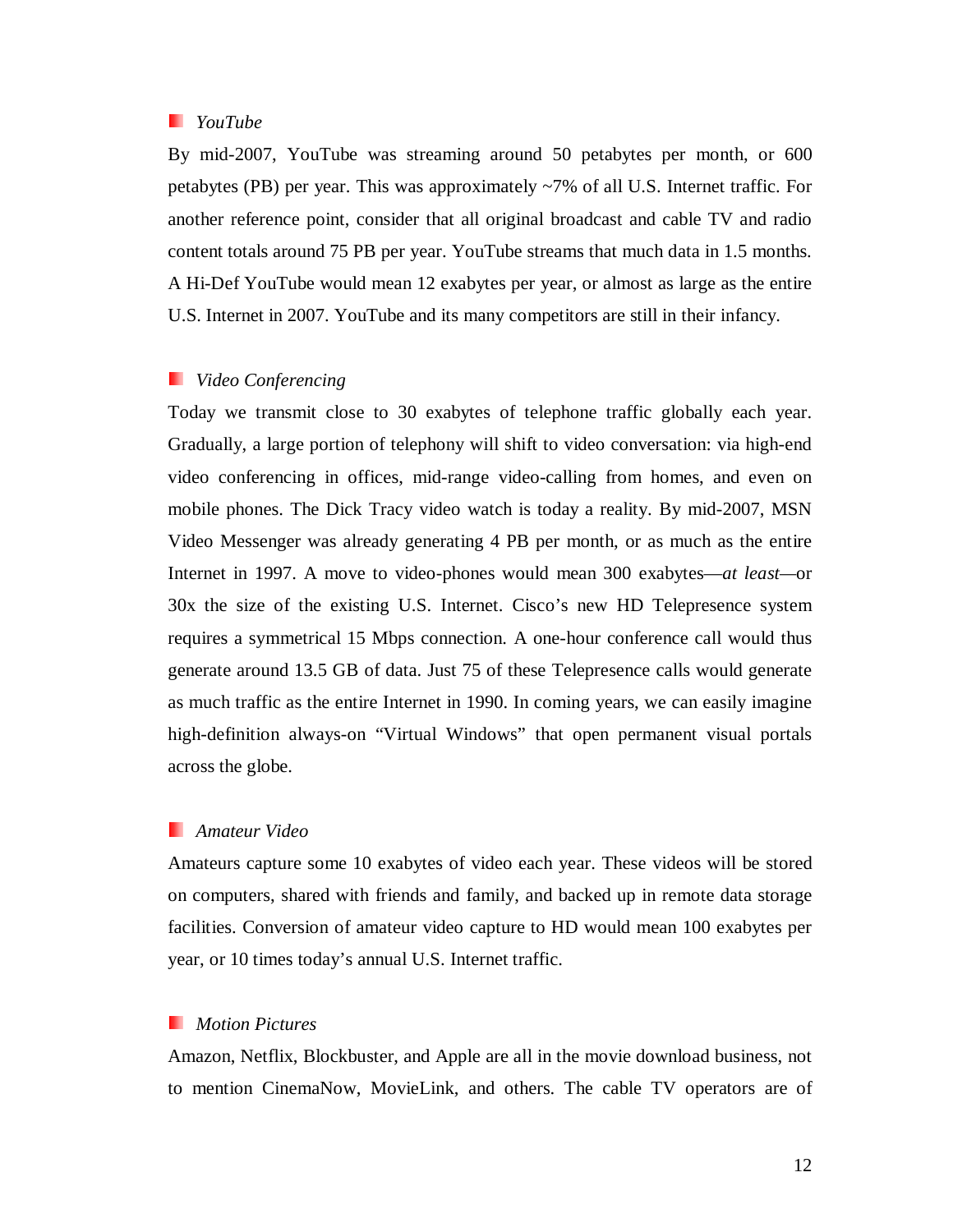course already the major player in residential movie watching—with basic, premium, and pay-per-view films. The telecom companies are now seeking to become cable's chief competitor in this entertainment space. One HD film (motion picture) is about 10 GB. With HD, NetFlix today would ship 5.8 exabytes of DVDs each year. HD movie downloads and streams could generate 100 exabytes per year, or around 10x today's U.S. Internet.

# *Online Gaming / Virtual Worlds*

Graphics chips (GPUs) from Nvidia and ATI (now a unit of AMD) make online 3D gaming and virtual worlds a possibility for the first time. GPU performance is advancing several times faster than CPU performance, and the GPU's inherent parallelism is well suited not only for rendering video pixels onto displays (obviously) but also for some high-speed networking functions, as in systems offering GP GPUs (general purpose GPUs). Reflecting the rise of video detailed in this paper, Intel and AMD are putting ever greater emphasis on massively parallel GPUs and multi-core CPUs.

At the same time, new software advances, such as Otoy, a software language that directly addresses the GPU instruction set, makes possible real-time 3D rendering and mass- and peer-to-peer distribution of rich video. GoogleEarth is another early example of our ability to render either real or virtual worlds within the computer and over the Net. New Internet software will enable images and video to be embedded in any object on the Net—and to be played back on any device, even thin-clients like mobile phones.

One massively parallel HD virtual world with 1 million players could generate 100 PB per month—more than an exabyte a year—or one-tenth today's U.S. Internet. The virtual world Second Life now says it has more than 11 million "residents" (although the relevance of this top-line number is disputed) and reports that, since the autumn of 2007, it has consistently reached levels of more than 50,000 concurrent users. World of Warcraft reports some 8 million users. Webkinz, Gaia, and numerous other virtual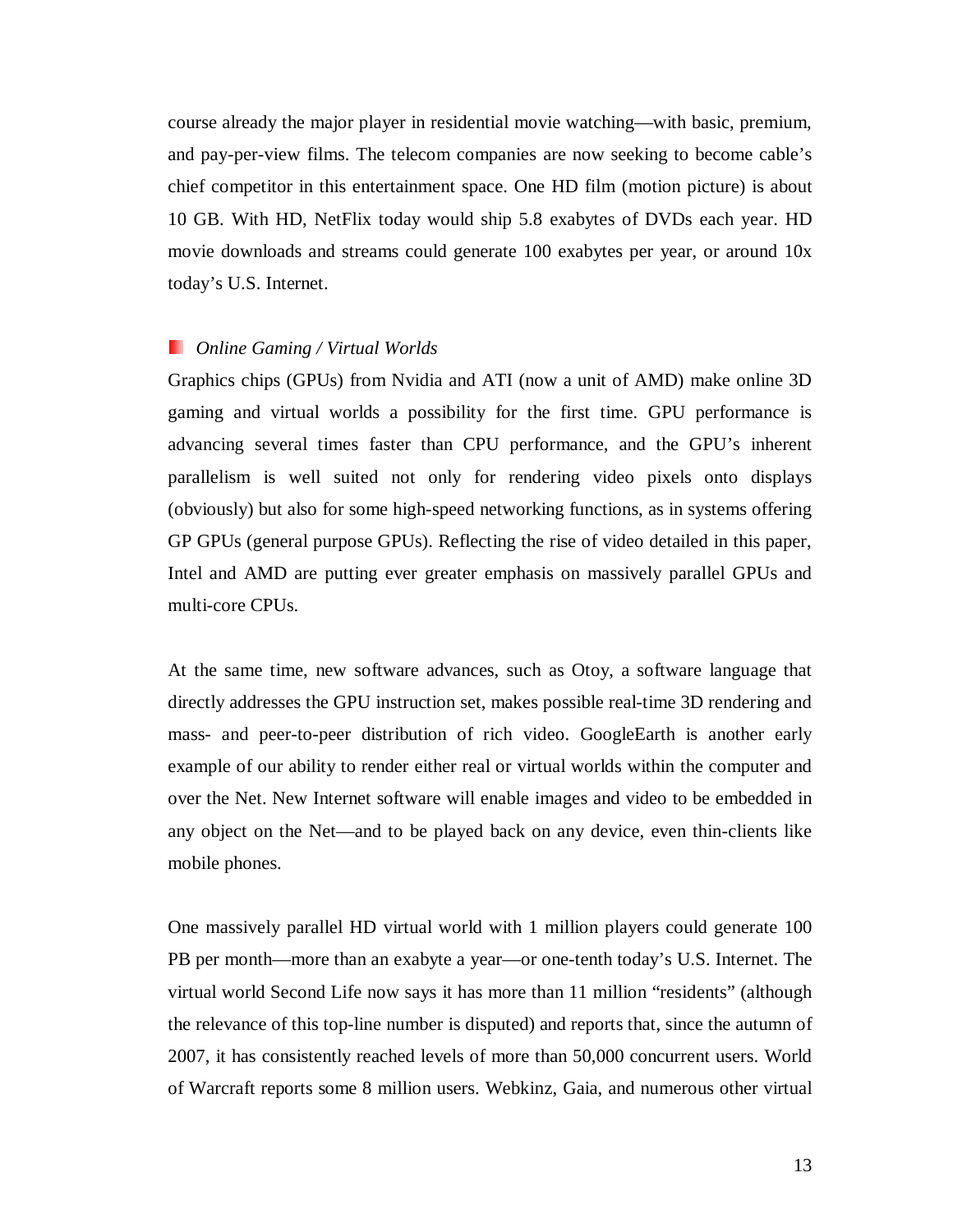worlds are rapidly gaining popularity. These games today are relatively crude and clunky but are about to evolve into full-motion, real-life, networked worlds. Some of them, based on Otoy, will be rendered not by a gaming box in your home but by a data center or Googleplex out in "the cloud."<sup>10</sup>

# *IPTV / Internet TV*

The telecom companies are moving to IPTV, with AT&T the first mover, and the cable TV operators are likely to follow. Cable has already inched in the direction of IPTV with its popular pay-per-view and on-demand services. Unlike the tree-andbranch broadcast technology long used by cable TV, IPTV is a switched, interactive, customized service. Although IPTV is not necessarily an Internet service, television and the Internet will over time merge into something entirely new. It remains to be seen just what portion of "IPTV" content will actually traverse the Internet backbone or be stored at local hubs and cable head-ends. Regardless, *metro* bandwidth and *last mile* bandwidth must expand between 10 and 100 times to meet new IPTV capacity challenges. Although targeted single-cast and multi-cast content could in a narrow sense actually reduce the amount of data flowing to a particular end-point—such as a set-top box that today receives a continuous stream of up to a gigabit per second in cable TV content—these new IPTV and Internet video architectures could generate many times the traffic of broadcast at other nodes and trunks in the network. Joost, led by former top Cisco executive Mike Volpi, and a number of similar services offer free, advertising-based TV over the Net. The networks have also begun parallel strategies focusing on the Internet: NBC, for example, streamed 50 million of its shows over the Net in October 2007. Now NBC Universal and News Corp. are set to launch Hulu, a premium online video site that combines their considerable TV and film resources.

Because of the diversity of the new paradigm—where many more content sources and types travel over many more distribution channels to numerous storage caches and a multitude of varied end-point devices—bandwidth across the network will have to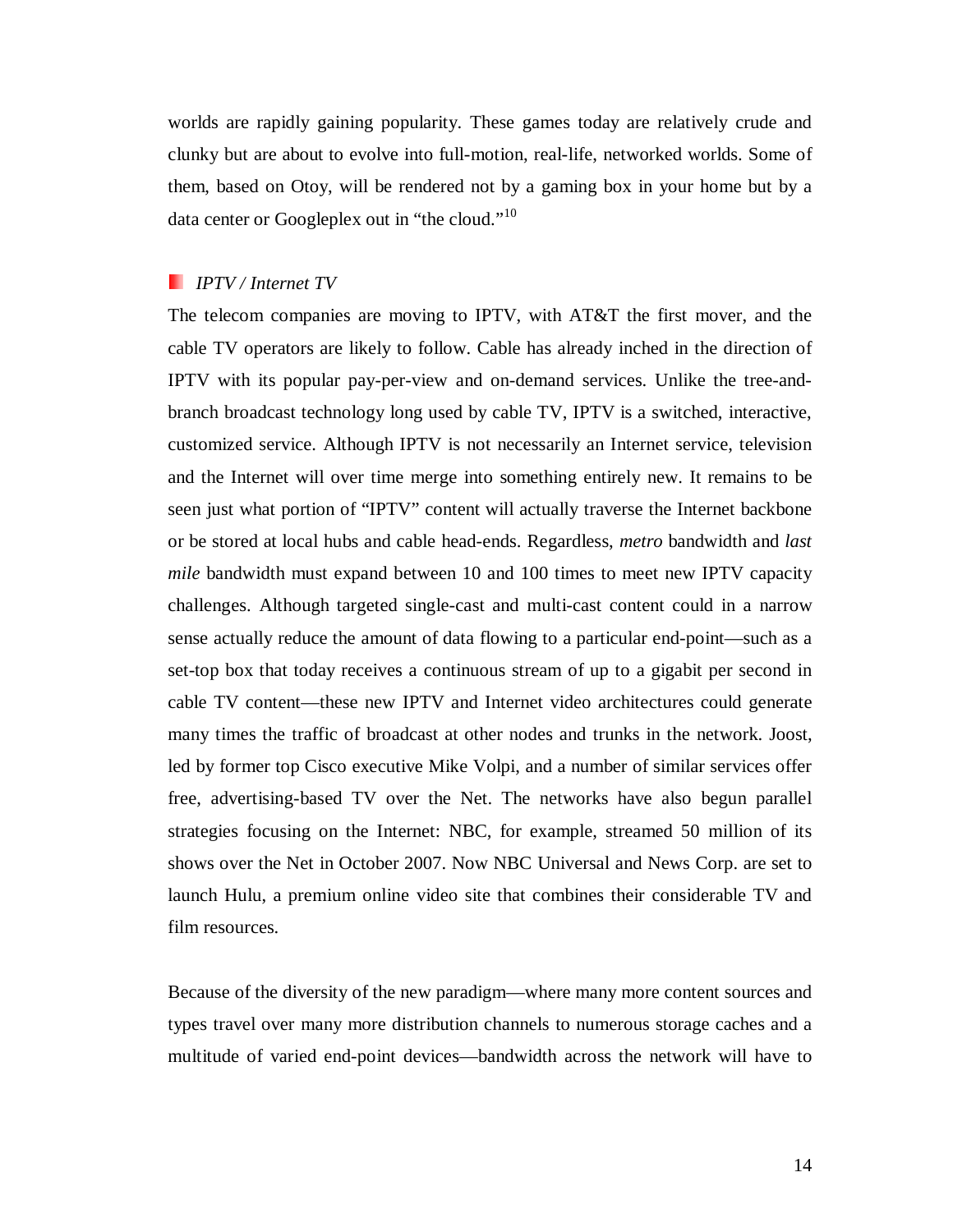expand to accommodate very high peak rates anywhere on the Net: core, edge, metro, or access.

# *3D Video / Home Theater*

Today's HD video requires between 8 and 18 Mbps, depending on the codec. Next generation 3D video could require between 50 and 100 Mbps. HP Labs' "IMAX at Home" generates 4,096 x 2,304 pixels for a 16 x 9 ft. image. A two-hour movie in this format would be 250 GB (uncompressed). Ultra High Definition Video (UHDV), under development by Japan's NHK, could appear circa 2016. The UHDV format generates:

- **7,680 x 4,320 pixels**
- 33 megapixels @ 60 frames per second
- **For** 16-32 times the pixels/sec of HDTV
- **uncompressed two-hour movie of**  $\sim$  **25 terabytes**
- $\blacksquare$  or an MPEG4 two-hour movie of  $\sim$  360 gigabytes

Mere HD systems do not have sufficient resolution for the coming generations of displays. We will need UHDV for the ever-larger flat panel and laser projector displays coming to the mass home theater market. A decade hence, with UHDV, all the HD numbers we consider in this paper thus get multiplied by another 5-10x, which is 50-100x more than standard definition video. One hundred exabytes of HD video becomes a zettabyte of 3D video.

Thus, even as video applications and content proliferate in number, type, and popularity, the increasing picture quality, or data-density, of the videos will compound the effect on traffic growth. On the following page, compare and contrast the coming generations of video. High definition video has six times as many pixels as standard TV. *Ultra* HD video has 16 times the pixels of HD video.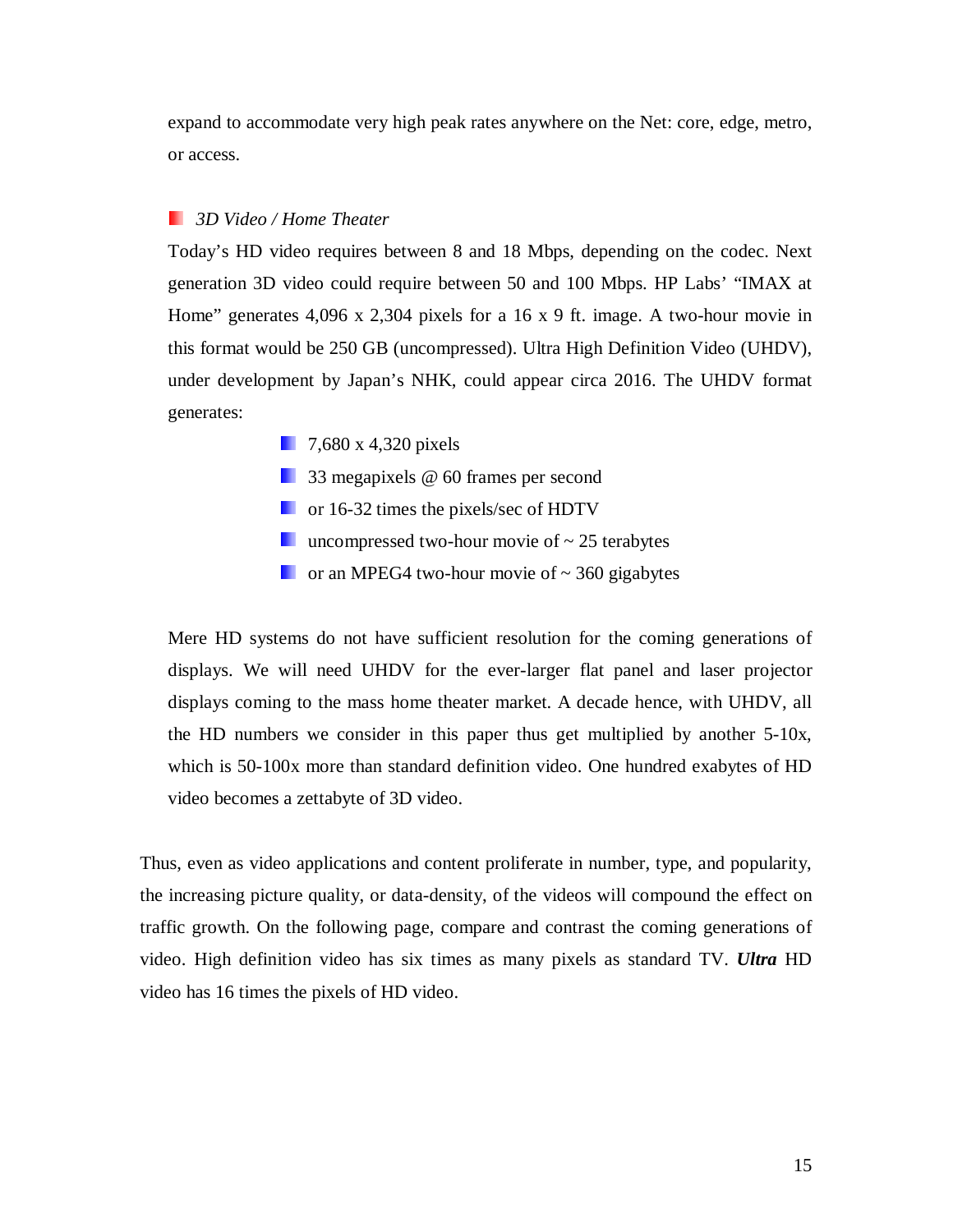# **HDTV 11 vs. Standard TV**



Figure 4

**UltraHDV 12 vs. HDTV** 



Figure 5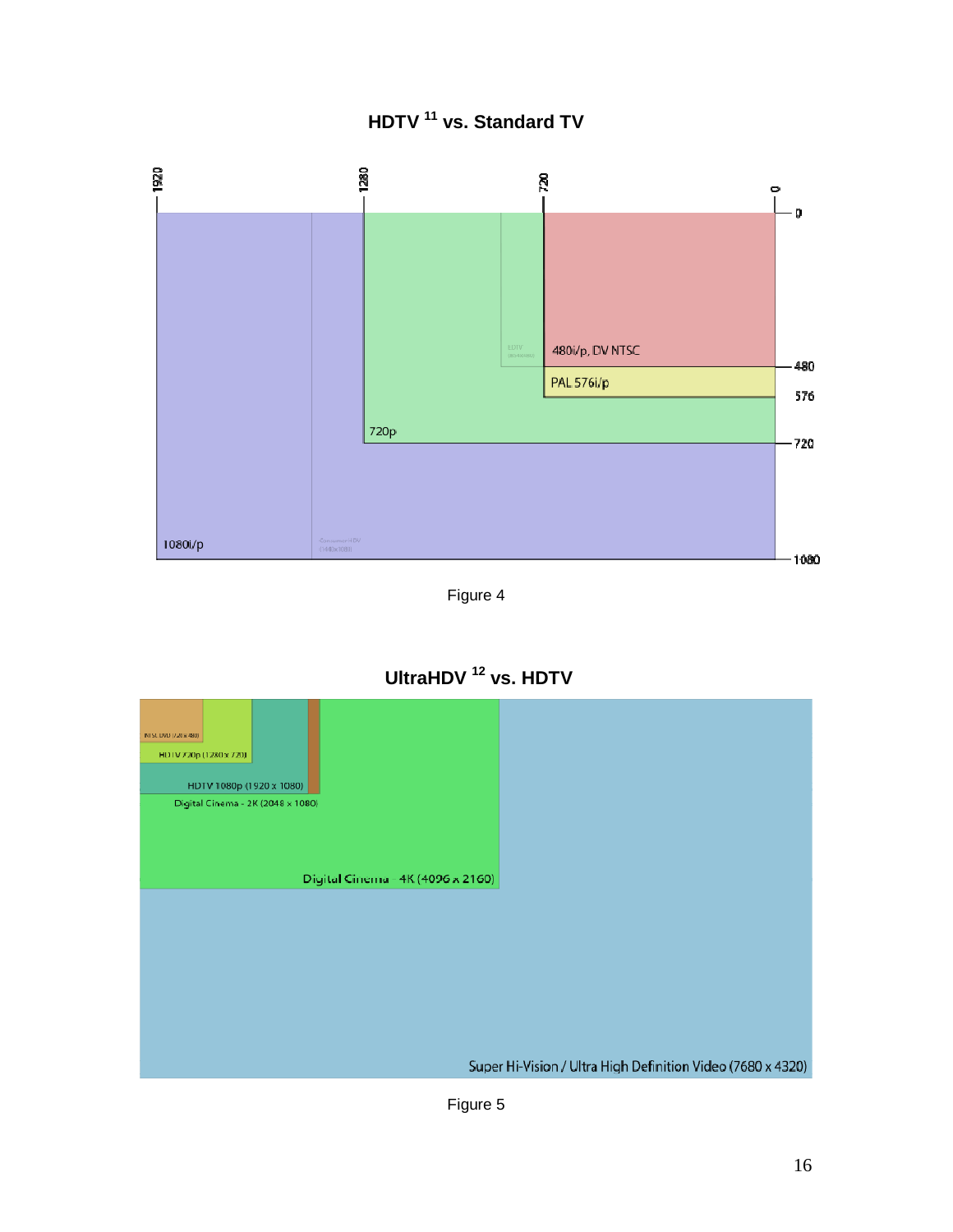# **Global Sensorium**

Again, we examine the technologies that will form a global network of data gathering sensors and transmitters. Cameras probably will be the most important factor in generating new Net traffic, but eventually other types of automated sensors in this category will get into the act and constantly and remotely feed the Net with exabytes of real-time information.

# *Imaging*

Consumers purchased more than 1 billion mobile phones around the globe in 2006, and they bought even more in 2007. Of these billion phones sold in 2006, more than 400 million were *camera* phones. And an even larger portion had cameras in 2007. At least 700 million *camera* phones will be sold in 2009. Mobile cameras are moving from the poor quality of the original 1-megapixel sensors to much higher resolutions—up to 8 megapixels and 30 frames-per-second VGA high quality video. By 2009, consumers will buy more than 100 million compact digital cameras generating files of around 3 MB per photo—and 6 million high-end DSLR cameras generating photos of 20 MB or more. The mass volumes, and corresponding price drops, of the phone and consumer camera markets will translate into mass deployment of image sensors everywhere. For surveillance, in medicine, in automobiles, and in every PC, just to name the obvious. Can we imagine a *dozen* cameras on each city block or building entrance? A *dozen* digital cameras in every automobile? A camera in every PC at more than 100 million per year? The world's consumers and businesses are about to deploy tens of billions of digital cameras across the globe.

# *Mobile revolution*

The mobile revolution means more people will be connected to the Net more of the time. iPhones, Treos, and Blackberries are not phones or PDAs—they are network computers. Rich content is going mobile, and for the first time, with the Apple-AT&T iPhone, mobile video is for real. With high resolution mobile displays and cameras, we can now consume *and produce* rich content anywhere, anytime, not just at our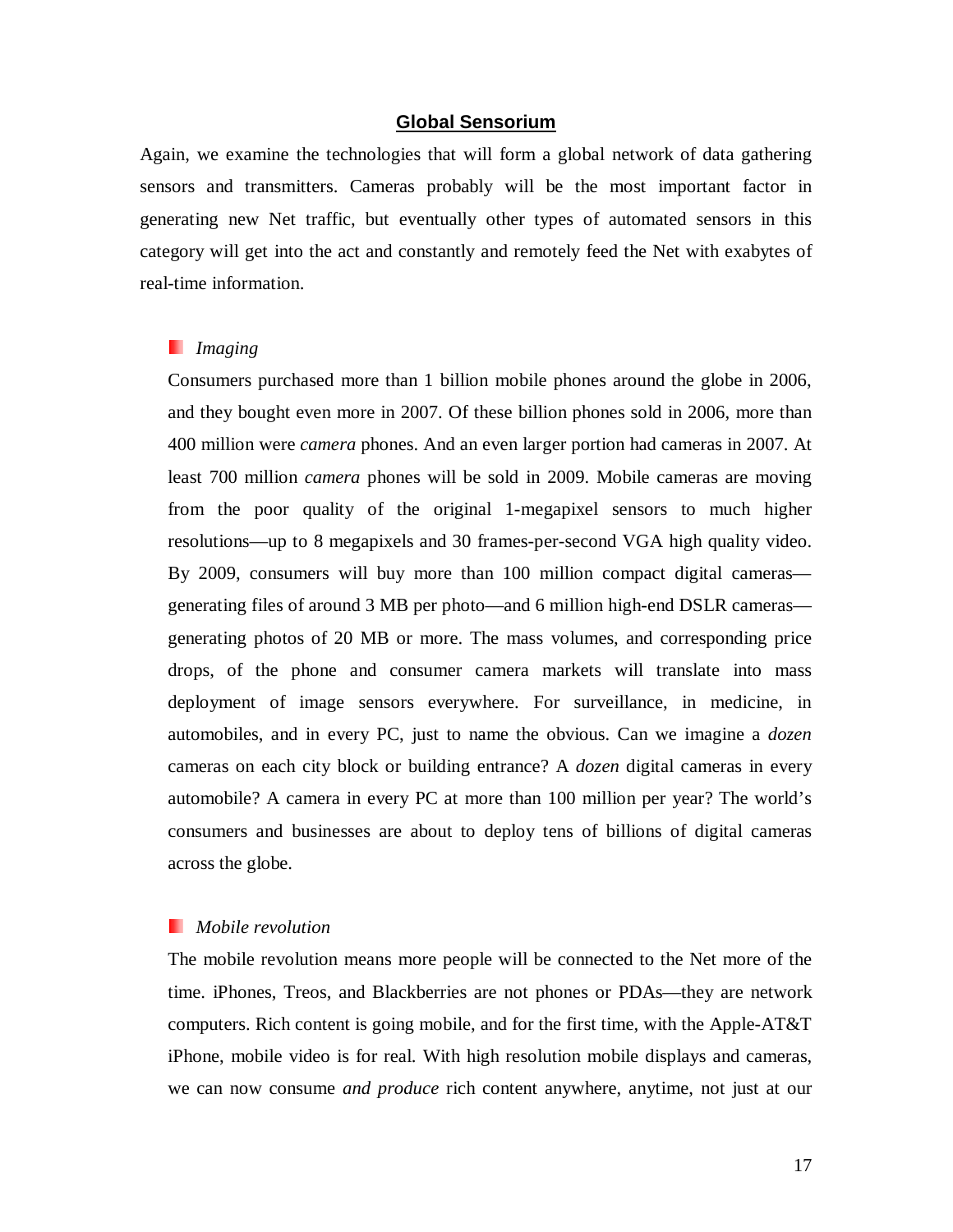desktop or laptop. Apple sold four million iPhones in its first 200 days, and Google reports that on Christmas Day 2007 new iPhones generated a "surge" in traffic, consuming more network data than any other wireless device.<sup>13</sup> In just the last few months, the idea of consuming rich visual data like video clips and interactive satellite maps on mobile devices has gone from clunky fantasy to elegant and sensational reality. More people connected more of the time means more data and new traffic patterns.

# *RFID – Radio Frequency Identification*

Over the coming decade, we will tag just about every item everywhere with tiny RFID sensors. How many hundreds of billions of items? No one knows. How much information will these tags collect? How will we transmit and store this information? These are difficult questions to answer. John Chambers says by 2000 we had connected 100 million devices to the Net. By 2010 we expect to connect 14 billion devices.

# *IPv6 (Internet Protocol version six)*

The new version of Internet Protocol (IPv6) means every person, device, product, object, place, and virtual space can have thousands of addresses. The previous and reigning version of IP, IPv4, is a 32-bit protocol. IPv4 had 4 billion unique addresses and payloads up to 64 KB. Address shortages and awkwardly disseminated blocks of addresses required Network Address Translation and other work-arounds. We are now moving to 128-bit IPv6, with  $3.4 \times 10^{38}$  unique addresses (340 billion billion billion billion) and payloads up to 4 GB "jumbograms." In the coming decade, we can therefore connect everything to the Net.

# **LAN's End**

With the consummation of secure, broadband links to homes and businesses, Local Area Networks will dissolve into the global Internet. We have long predicted this phenomenon as "LAN's End."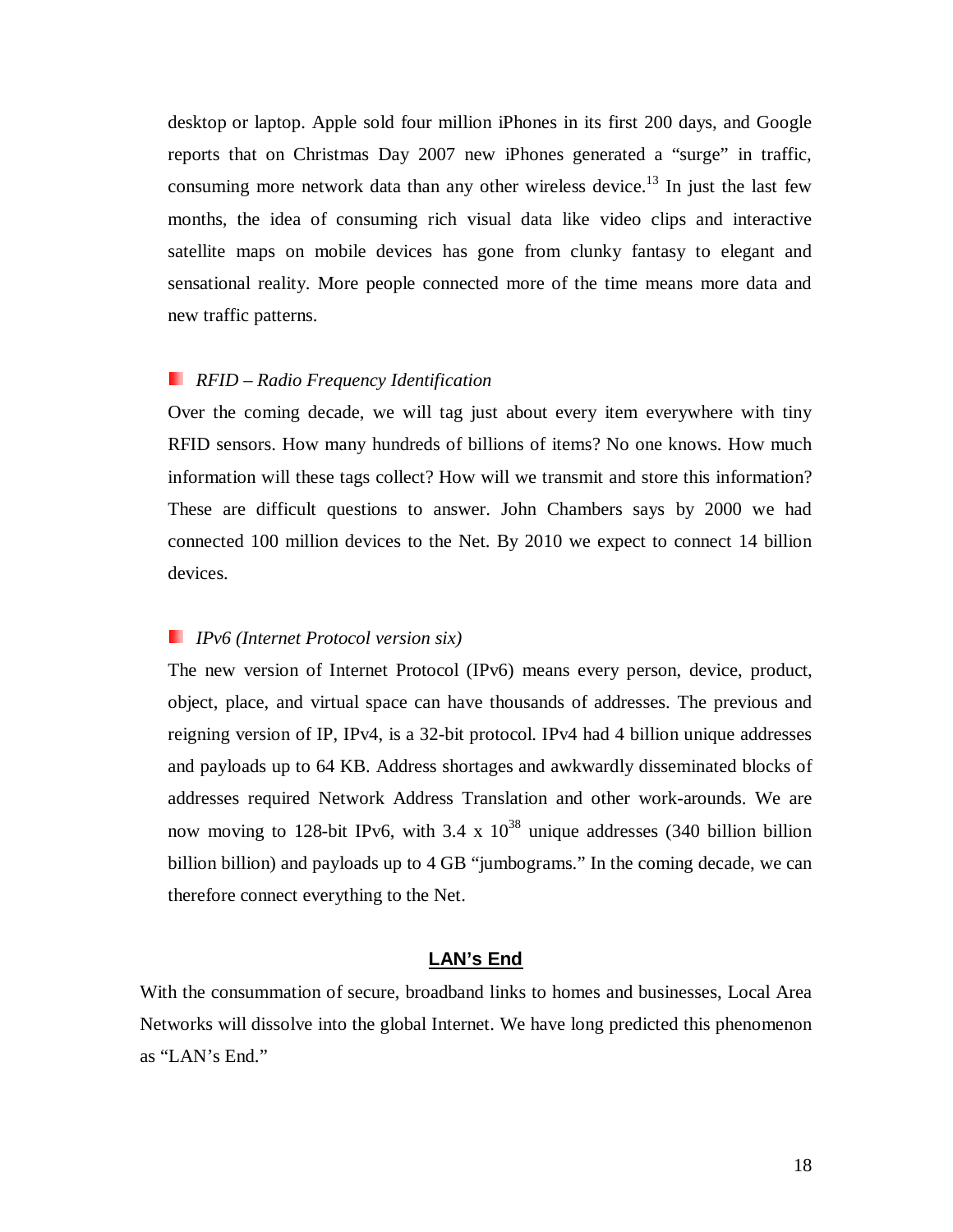# *Trusted Computing*

More than 100 million PCs and laptops now contain Trusted Platform Modules; almost every computer, and most hard-drives, built going forward will have TPMs. The Trusted Computing paradigm moves security to the very edge of the Net. Over time it could eliminate not only most firewalled LANs but also most infuriating virus software and passwords, which none of us can remember. Your computer and harddrive will be secure and smart—they will know who you are. As important, you will run online applications with the security and customization as if they were running on your PC. Trusted Computing could allow all local traffic, storage, and apps seamlessly to flood the Internet.

#### *Network Computing / Web Services*

Twenty years ago, Sun Microsystems told us, "The network is the computer." Today, this aspiration is reality. It is the paradigm of centralized "cloud" computing most obviously manifest in the Googleplex—Google's intelligent global network of bandwidth, storage, and computer power. Computing and storage functions will forever be shifting from the edge to the core and back to the edge, depending on the relative prices and capabilities of bandwidth, storage, and processing. The PC revolution that began in the late 1970s and early 1980s moved computing and storage to the edge, away from the centralized mainframes and time-share computers. Today, we are in the midst of a general reversal of that broad trend, as bandwidth makes the "cloud" more capable, adaptable, and attractive than your PC. Network applications will continue to proliferate, and many local applications will move to the cloud, too. Some hosted real-time business applications will require robust connections of 25 Mbps or more.

# *Peer to Peer*

File sharing of music, TV, amateur video, and games has been a monstrous phenomenon since Napster in the late 1990s. Despite copyright issues and legal and structural changes, it continues today. Some have claimed the peer-to-peer filesharing system BitTorrent accounts for one-third of Internet traffic. This estimate is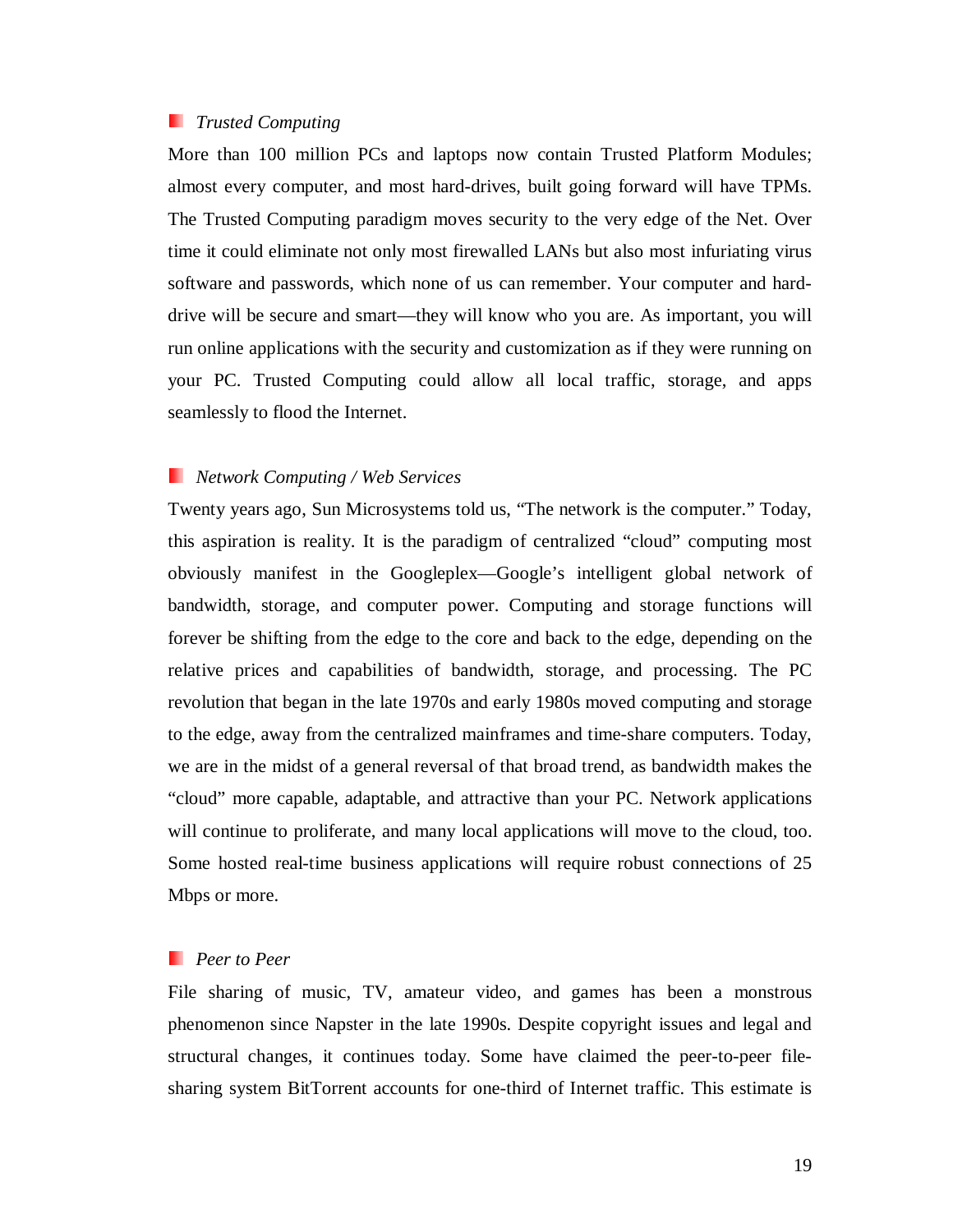far too high, but BitTorrent and its competitors are very substantial bandwidth consumers. Looking further ahead, as legal or structural challenges possibly reduce the growth rate of some peer-to-peer systems, other applications—such Microsoft's experimental Photosynth, which reach out, gather, and synthesize data and content from peers across the Web—will emerge.

# *All Things Digital*

According to IDC and EMC, total digital information created, captured, or replicated (though not necessarily stored or transmitted) in 2006 was 161 exabytes. By 2010, IDC estimates we will generate digital information totaling 988 exabytes. John Chambers of Cisco writes that the unconnected, firewalled, quarantined data of the "Dark Web" could be 500 times the size of the existing Internet. What happens when storage is truly virtualized across the Net?

# *Remote Backup*

If, in the near future, we assume 2 billion PCs worldwide with each storing 25 GB per PC, and if we assume that remote backup will be a common feature provisioned by the popular Internet content companies (Google, Yahoo!, Microsoft, AOL) and broadband providers (Verizon, AT&T, Comcast, Cox), we could see 50 exabytes of worldwide remote backup in the coming years. In the U.S. by 2015, we could have 500 million PCs (and other computing/storage devices), with 100 GB per device, for a total of 50 exabytes of remote backup in U.S.

# **Acceleration? Fast, or Faster**

These trends are all swelling tributaries funneling into the Exaflood. But will Internet traffic accelerate from its already fast growth rate? Or will the Exaflood merely mean a continuation of fast, but not accelerating, growth on top of our high base of traffic?

No one can know just how fast Internet traffic will grow, making capacity planning for network *backbone* engineers a difficult task. In fact, like network data itself, the macro trends discussed in this paper are "bursty"—they are unpredictable and potentially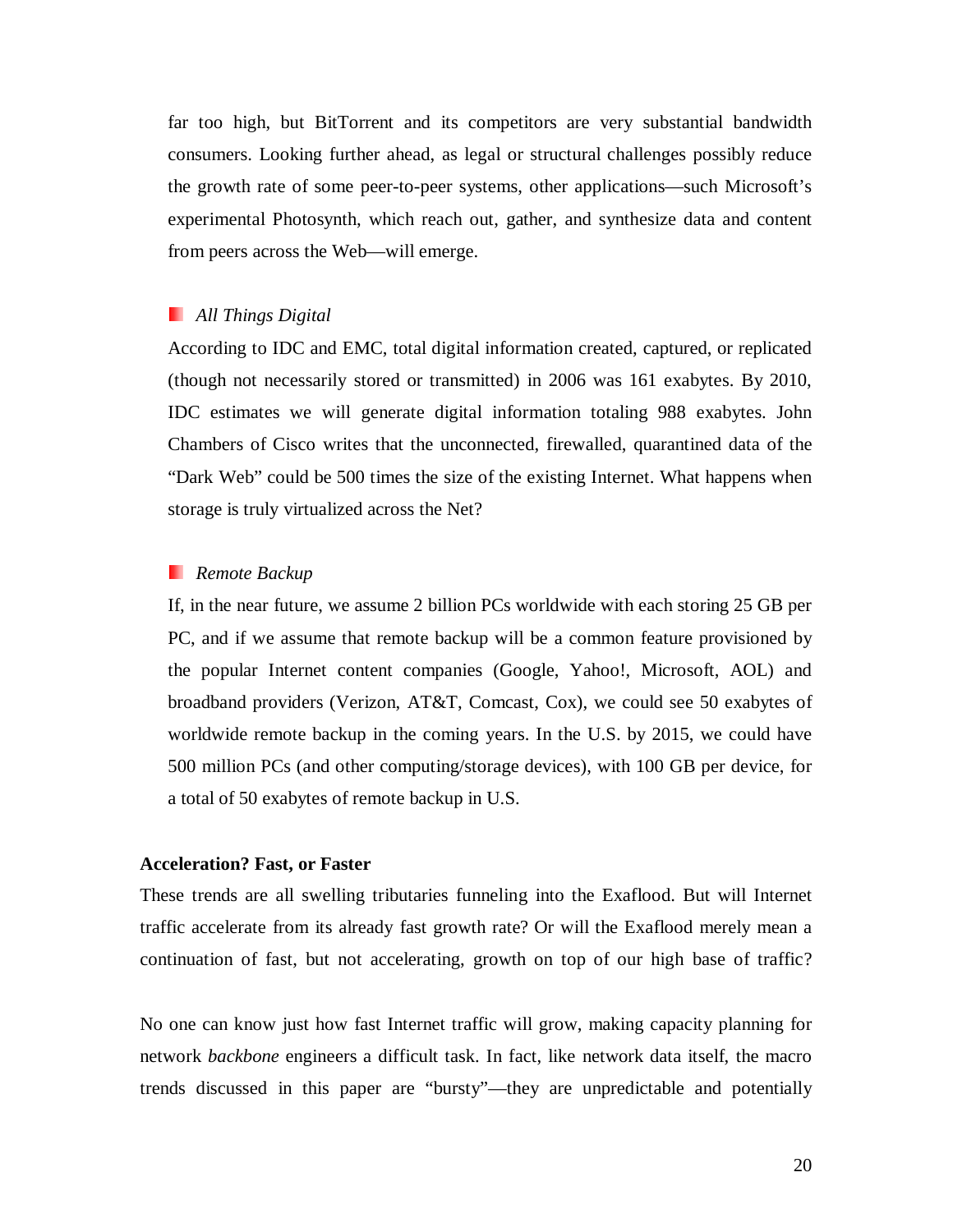explosive. Networks will thus require much more raw bandwidth, yes, but also sophisticated new techniques to finely manage traffic flows. We do know for certain that if consumers and innovators are to enjoy the rising tide of the Exaflood, capacity in *access* networks to homes and businesses will have to expand by a factor of between 10 and 100 in just the next few years. One- and 10-megabit links will have to become 25 and 100-megabit links.

We also know that in an astounding feat South Korea, with just one-sixth the population of the U.S., now approaches the U.S. in Internet traffic.<sup>14</sup> Partly due to a more friendly regulatory environment, South Korea deployed fiber optic networks sooner than the U.S. did. South Korea also was an aggressive first builder of 3G mobile networks.

Summing the trends outlined in this paper over the next 8-10 years, we find that annual U.S. IP traffic circa 2015 could reach 1,000 exabytes, or 1 zettabyte.

| Movie downloads and P2P                   | 100 exabytes          |
|-------------------------------------------|-----------------------|
|                                           |                       |
| Video calling and virtual windows         | 400 exabytes          |
| "Cloud" computing / remote backup         | 50 exabytes           |
| Internet video, gaming, virtual worlds    | 200 exabytes          |
| Non-Internet "IPTV"                       | 100 exabytes, or more |
| <b>Business IP traffic</b>                | 100 exabytes          |
| Other (phone, Web, e-mail, photos, music) | 50 exabytes           |

# **Rough estimate of annual U.S. IP traffic, by application, circa 2015**

Table 1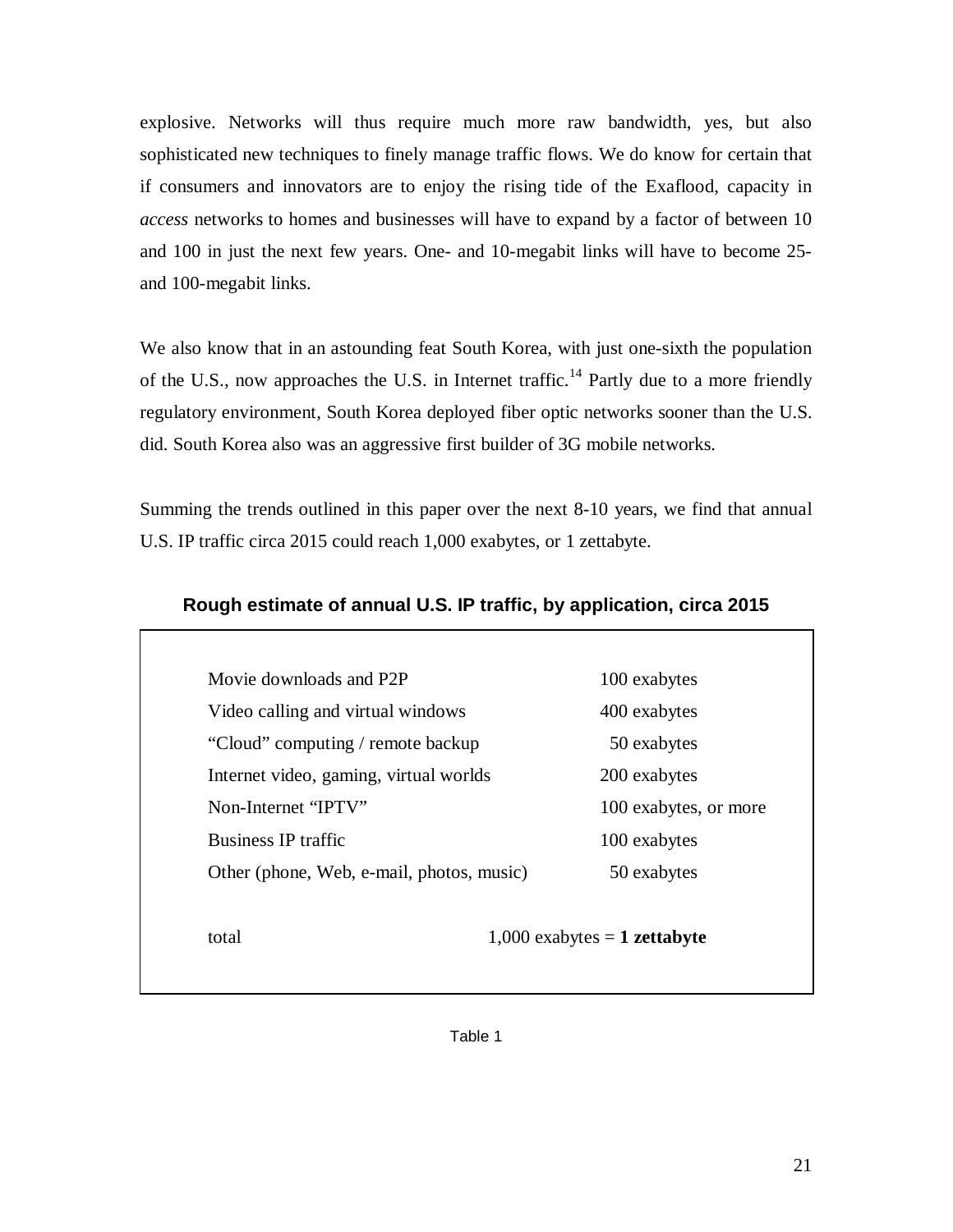The U.S. Internet of 2015 will thus be some 50 times larger than it was in 2006. Reaching this projected zettabyte level by 2015 would require an acceleration of traffic from the modest levels projected by Cisco. It would certainly require video-calling and conferencing to take-off prior to Cisco's conservative projection of 2015. But it would only require traffic increases of around 90% per year using Cisco's 2011 estimate as a starting point. If Cisco's estimates over the coming few years prove conservative, we could reach the zettabyte mark in 2015 with far less than 90% compound growth.



Figure 6

With U.S. traffic now around 30% of world traffic, global IP traffic will probably pass the zettabyte mark several years earlier, around 2012 or 2013.

Although U.S. adoption and usage patterns won't precisely track the Asian example, Korea's booming Internet traffic suggests that building the infrastructure first is the key to a robust digital economy. Time and time again, we see that consumers, businesses, and entrepreneurs find both serious applications and also whimsical ways to fill the pipes. None of the enticing Exaflood trends above can be achieved without a new network. The new optical network, with mobile and wireless capillaries, is the prerequisite—the very foundation—of the Exaflood.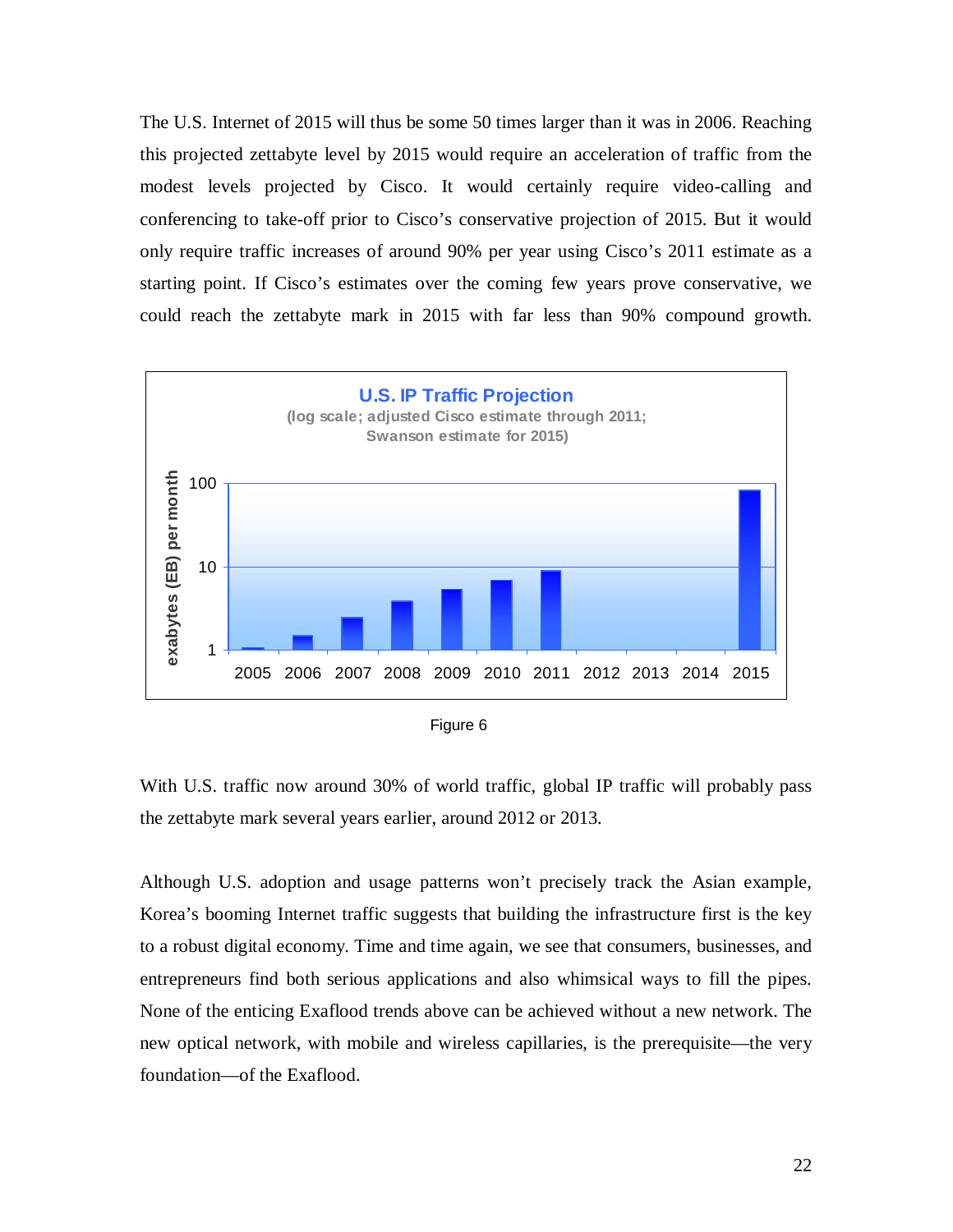<sup>1</sup> Bret Swanson is an adjunct fellow at the Discovery Institute and a senior fellow and director of the Center for Global Innovation at The Progress & Freedom Foundation.

<sup>2</sup> George Gilder is a senior fellow at the Discovery Institute and the founder of Discovery's Technology  $\&$ Democracy Project. He is also chairman of George Gilder Fund Management, LLC and moderator of the Gilder Telecosm Forum.

 $3$  We are grateful to the Discovery Institute, where we first developed and named many of the concepts and themes outlined in this paper. We first used the term "exaflood" in a joint article for the June 2001 issue of the *Gilder Technology Report* entitled "Metcalfe's Exaflood." Gilder then expanded on the exaflood theme in an afterward to the paperback edition of his book, *Telecosm*. This paper is a further expansion of "The Coming Exaflood," Swanson's article that appeared in *The Wall Street Journal* on January 20, 2007. We are also grateful for the helpful input of Hance Haney, director of the Technology & Democracy Project at the Discovery Institute; Professor Andrew Odlyzko at the University of Minnesota; and Adam Thierer, senior fellow at the Progress & Freedom Foundation.

<sup>4</sup> Gantz, John F., et al. "The Expanding Digital Universe: A Forecast of Worldwide Information Growth Through 2010." IDC. March 2007. http://www.emc.com/about/destination/digital\_universe/

5 Markoff, John. "Jams Already on Data Highway." *The New York Times*. November 3, 1993.

6 Odlyzko, Andrew. MINTS—Minnesota Internet Traffic Studies.

http://www.dtc.umn.edu/mints/home.html

-

7 Odlyzko, Andrew. MINTS—Minnesota Internet Traffic Studies. Internet Growth Trends and Moore's Law. http://www.dtc.umn.edu/mints/igrowth.html

<sup>8</sup> "The Exabyte Era." Cisco Systems, Inc. August 2007.

http://www.cisco.com/application/pdf/en/us/guest/netsol/ns537/c654/cdccont\_0900aecd806a81a7.pdf "Global IP Traffic Forecast and Methodology, 2006-2011." Cisco Systems, Inc. August 2007.

http://www.cisco.com/application/pdf/en/us/guest/netsol/ns537/c654/cdccont\_0900aecd806a81aa.pdf

<sup>9</sup> "The Internet Singularity, Delayed: Why Limits in Internet Capacity Will Stifle Innovation on the Web." Nemertes Research. November 2007.

http://www.nemertes.com/system/files/Internet+Singularity+Delayed+Fall+2007.pdf

 $10$  A year ago we believed that almost all gaming and newer interactive virtual worlds would remain "local," or attached to and rendered by a gaming box or PC at the user's location. Perhaps control data would be transmitted over the Net, we surmised, but the images would be rendered locally. Conceptual input from Adam Thierer at the Progress & Freedom Foundation and technical observations from Jules Urbach of JulesWorld and Otoy, however, helped us understand how a much larger percentage of online games and virtual worlds can actually be rendered not locally but "in the cloud." This possible architecture could have a significant impact on Internet traffic.

 $11$  http://en.wikipedia.org/wiki/High-definition television

<sup>12</sup> http://en.wikipedia.org/wiki/Ultra\_High\_Definition\_Video